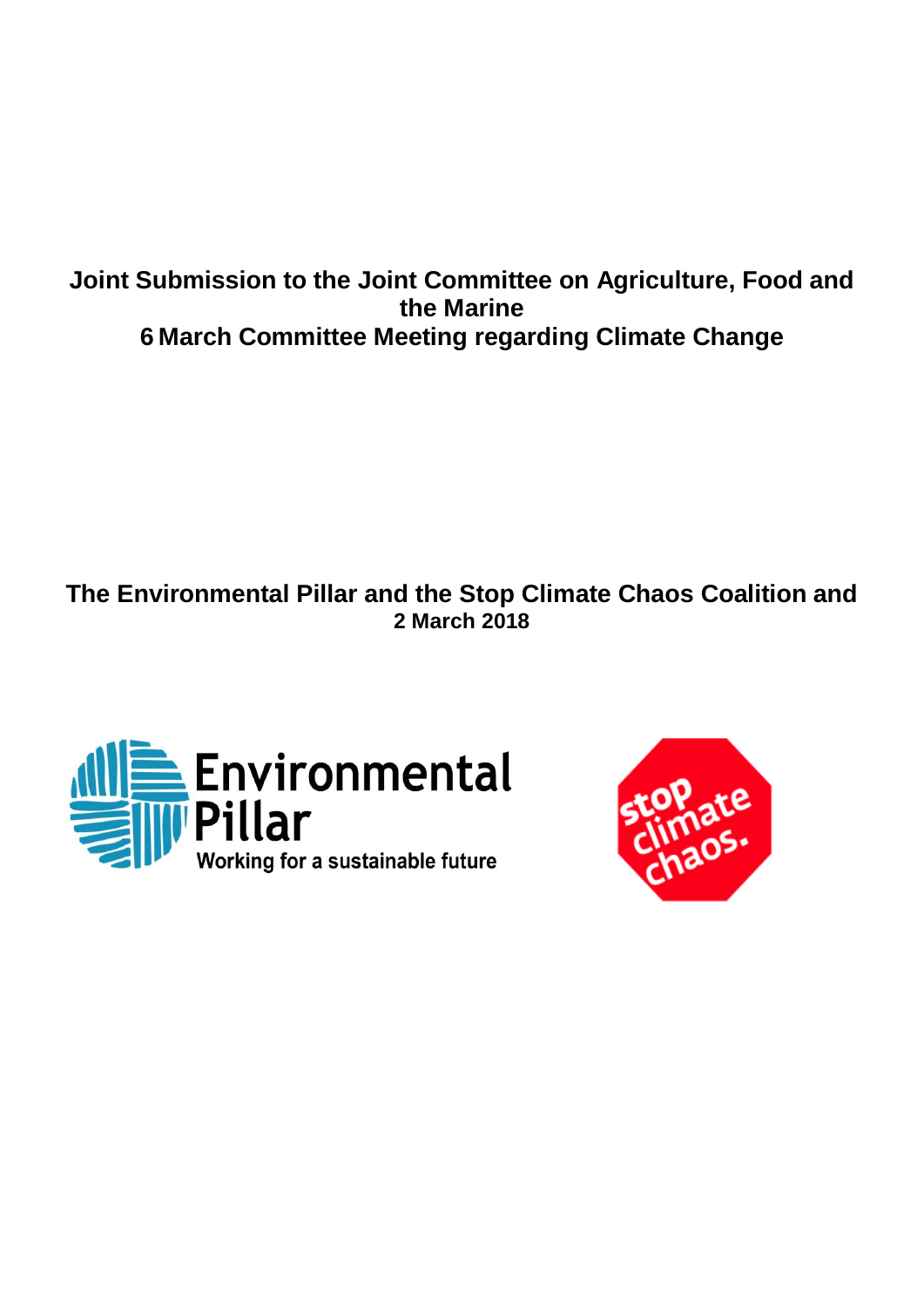### **The Environmental Pillar and Stop Climate Chaos coalition welcome the focus of the Committee on climate change given the urgent imperative for the State to take immediate and effective climate action while protecting rural communities, livelihoods and the natural environment.**

**The Environmental Pillar** is made up of 29 national independent environmental nongovernmental organisations<sup>1</sup> that work together to represent the views of the Irish environmental sector.

**Stop Climate Chaos** is the civil society coalition campaigning for Ireland to do its fair share to tackle climate change. Our 33 members<sup>2</sup> include overseas aid and development, environmental, youth and faith-based organisations.

### **Executive Summary**

- In order to protect rural communities and take responsible climate action, Ireland should be charting a different course for agriculture, one which recognises the importance of diversification of production within a rural economy. Government policies should support more sustainable agriculture and land management, such as High Nature Value Farming, sustainable afforestation and agroforestry, bioenergy crop agriculture and protection of peatlands.

- Ireland can expect a range of adverse impacts from climate change, such as extreme weather conditions and flooding. Such impacts represent a significant threat to Irish farmers and farming.

- In relation to reform of the CAP post 2020, farmers that are living and working in areas of high nature value should be seriously supported in continuing to protect and enhance the biodiversity, soils and water quality while implementing measures to achieve the absolute minimum impact on the climate.

- The ongoing expansion of the meat and dairy sector is resulting in major increases in polluting greenhouse gas emissions as well as damage to waters and biodiversity. This expansion poses fundamental risks for Irish farming and rural development, as well as Ireland's international reputation. It is also undermining the state's ability to meet climate obligations in national and EU legislation and under the Paris Agreement, with potentially severe economic consequences.

- The phrase from the National Policy Positon on Climate Change which aims not to compromise 'capacity for sustainable food production' has been misrepresented and is misleadingly equated not merely with 'business-as-usual' but with ever-increasing meat and dairy production. It is not the case that one industry in one sector of the economy in one country can simply be exempted from the same discipline that applies to all other sectors and countries.

- Claims that Irish livestock and dairy exports are important to food and nutrition security for a growing world population have absolutely no basis in fact and only serve to damage Ireland's international reputation.

- The answer to climate change and agriculture must also encompass broader demand side issues such as food waste and consumption patterns.

- Participation in energy emissions mitigation by the agriculture sector should be fully supported. We welcomed the positive moves on community ownership of renewables in the Government's proposed new Renewable Electricity Support Scheme (RESS) but were very disappointed by the exclusion of small-scale rooftop solar. Grasping the opportunity for on-farm renewable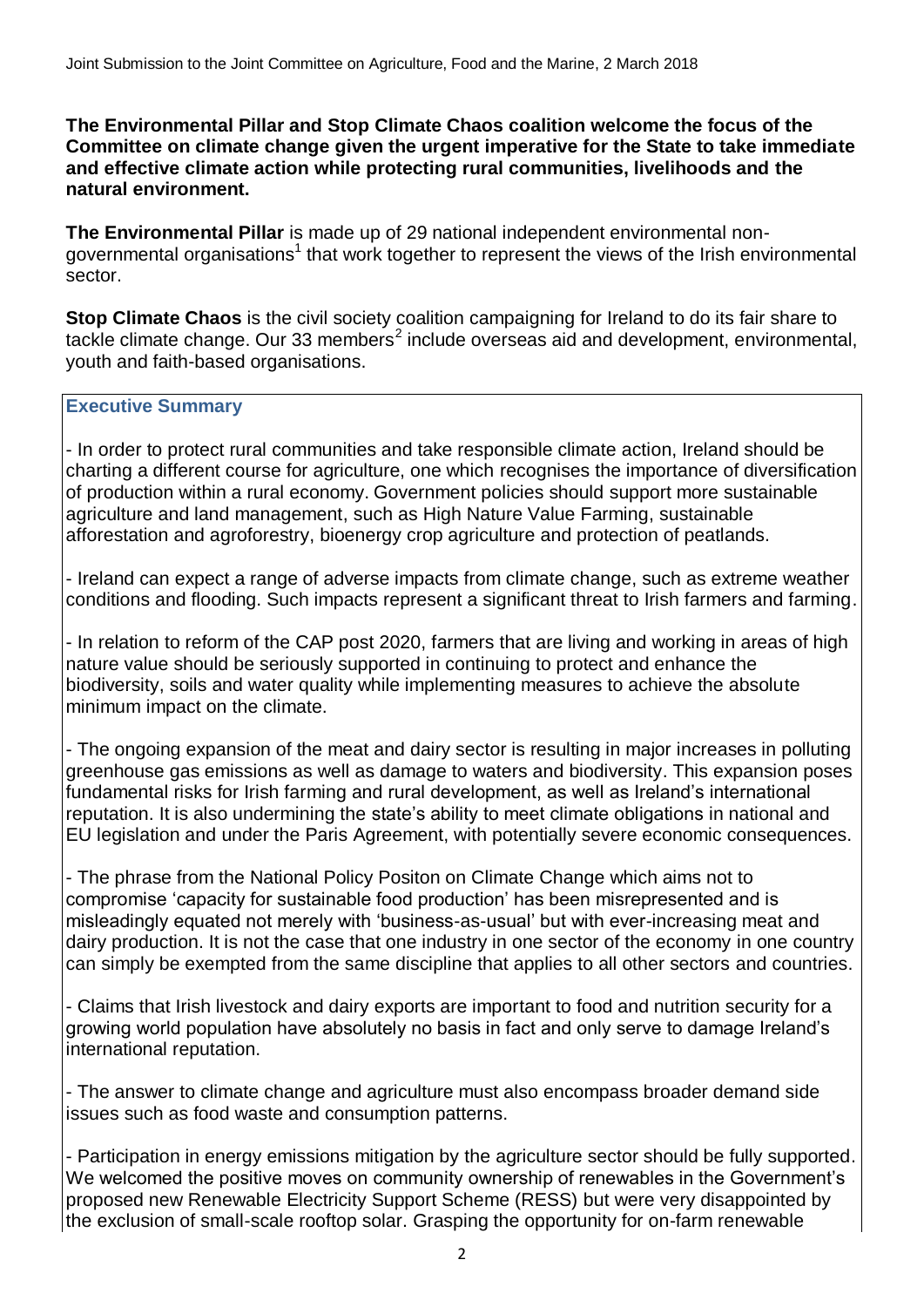electricity generation must not be confused with the independent, parallel, need for the substantive and sustained reduction in non-energy emissions

- Portrayals of the Citizens' Assembly's examination of climate action in agriculture as superficial or unsatisfactory are entirely without basis. Support for farming communities was clear and strong in the Assembly's concerns and is reflected in Assembly recommendations.

- Ireland's climate obligations to reduce emissions under national, EU and international law are made on the basis of absolute levels of polluting emissions and not on the basis of efficiency claims.

# **1. Ireland's Climate Obligations**

### Obligations At National Level

- The State's 2050 climate objective, as set out in the *National Policy Position on Climate Action*, is an 80% reduction in aggregate emissions from electricity, buildings and transport and 'an approach to carbon neutrality in the agriculture and land-use sector, including forestry, which does not compromise capacity for sustainable food production'. As detailed in our recent joint research, the Government is not taking adequate or appropriate steps in this sector to reach this objective.<sup>3</sup> Most alarmingly**, '***capacity for sustainable food production'* **has been misrepresented and is misleadingly equated not merely with 'business-as-usual' but with ever-increasing meat and dairy production.**
- **It is not the case that one industry in one sector of the economy can simply be exempted from the same discipline that applies to all other sectors.** The National Policy Position accords special and differential treatment to the agricultural sector (carbon neutrality rather than an 80% reduction) but even so agricultural emissions will have to be halved from 18 million tonnes to nine million tonnes per year by 2050. Based As detailed in our joint analysis in 2017, nine million tonnes is most that we can aim to offset by enhancing our carbon sinks to achieve carbon neutrality. The halving of emissions from 18 to nine million tonnes represents year-on-year reductions of 2% a year, every year between now and 2050, compared to 5% annual reductions required in every other sector.<sup>4</sup>
- Ireland can be said to be exceptional in comparison with other EU Member State in that Irish agriculture sector has the highest emissions as a proportion of the "non-ETS" sector in the EU.<sup>5</sup> However, the view that the relative size of the agricultural sector simply makes Ireland a special case has been questioned given that Ireland is close to the EU average in terms of both export percentage from agriculture and value added of GDP, and below average in relation to employment percentage from agriculture.<sup>6</sup>

### Obligations at UN and EU Level

- Ireland's climate change obligations are principally framed by developments at EU and UN level. It is important to be clear that currently Ireland and the EU fall short of the commitments entered into under the Paris Climate Agreement in 2015. The EU's and thus Ireland's existing 2030 targets will need to be strengthened to be brought into line with what the science tells us is a reasonable chance of delivering on the temperature limits set out in the Paris Agreement.
- The impact of climate change on food security and the protection of food production is addressed in the Paris Agreement. However, unsurprisingly, the Paris Agreement does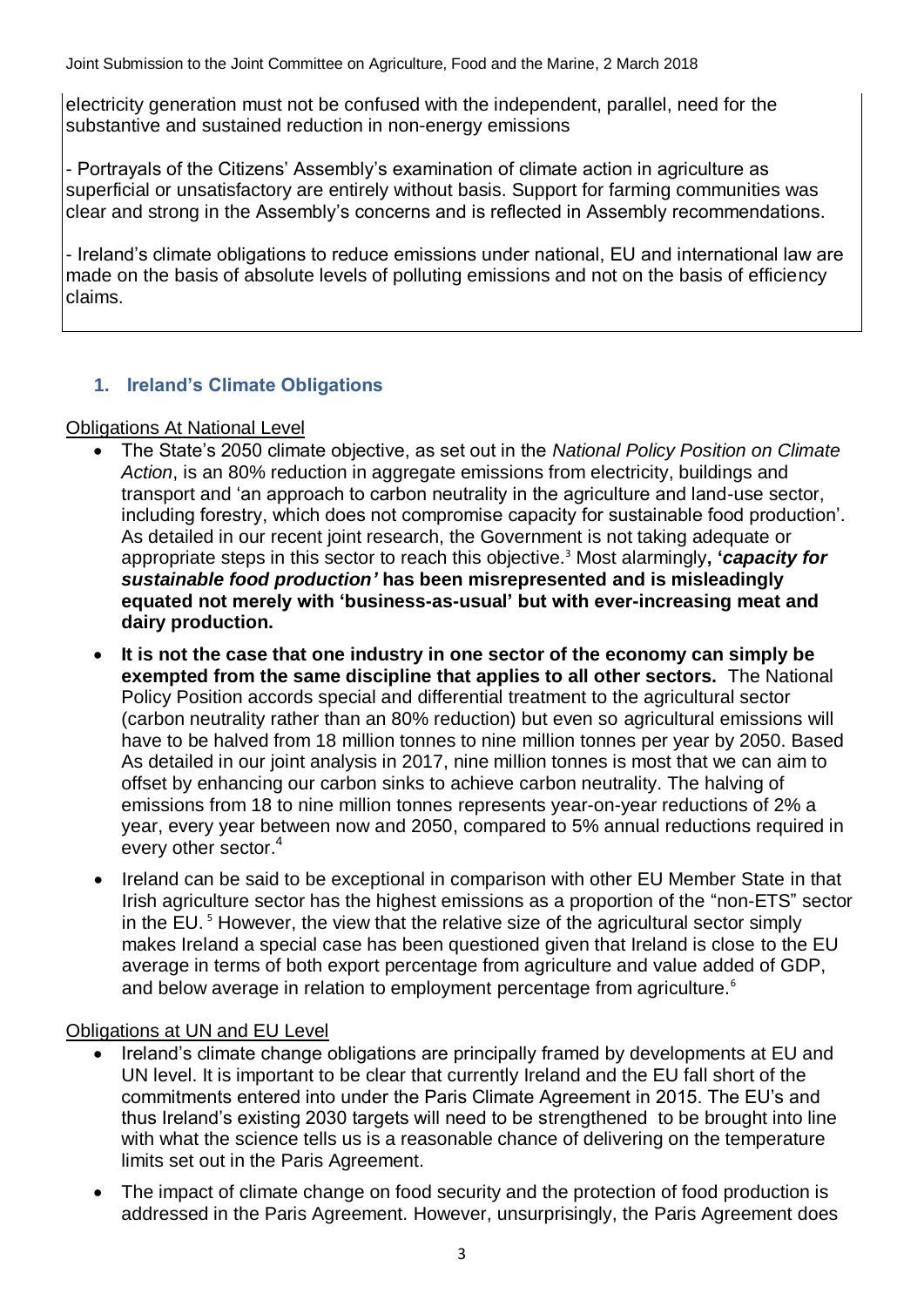not state that the expansion of developed country meat and dairy exports must not be compromised. The Agreement is very clear that the focus must be on those who do not have access to food, as well as on the severe effects of climate change on agriculture.<sup>7</sup> **There is no suggestion that agriculture, or any sector, should simply be given a free pass in terms of contributing to emission reductions.<sup>8</sup>**

- $\bullet$  In EU Council Conclusions of 2014<sup>9</sup>, the multiple objectives of the agriculture sector are recognised and the document refers to the greater challenges associated with reducing emissions in agriculture. However, the 2014 Conclusions do not provide any sort of legally-binding concessions for any individual sector. The purpose of the Conclusions was not to allow for exemptions but to pave the way for new obligations. The Conclusions detailed how the EU would legislate in order for Member States to collectively reduce emissions by 2030. Relevant legislation was agreed in December 2017 with a reduction of 30% in EU emissions mandated across agriculture, transport, buildings and waste.<sup>10</sup>
- All countries have certain sectors which are particularly polluting and industries which call for special treatment. **In contrast with other EU Member States however, Ireland's response in EU negotiations appears to be largely focused on exemptions and allowances.** As reported in several media articles<sup>11</sup>, the Government has repeatedly called for less demanding obligations rather than putting in place concrete plans to meet them. It is important to acknowledge that the inclusion of such exemptions and allowances in EU climate and energy legislation does not merely apply to Ireland but affects all Member States, thereby undermining rather than enhancing EU collective action.
- Given the critical role the EU plays in climate diplomacy and in generating and sustaining global ambition, the implications for the public good of efforts to oppose the ambition and integrity of EU climate action must be taken into serious consideration.

# **2. Adverse Effects of Climate Change on Irish Agriculture**

- The people most vulnerable to climate change impacts will be those who depend on agriculture for their livelihood and income. **It important to be clear that this vulnerability of farmers to climate impacts relates not only to developing countries but also to Ireland**. As noted in the new National Planning Framework, Project Ireland 2040, '*Climate change also has significant consequences for food production and biodiversity*.'<sup>12</sup>
- Research has shown that Ireland can expect a range of adverse impacts such as increasing average temperatures, extreme weather conditions and flooding**. Such impacts represent a significant threat to Irish farmers and farming.**<sup>13</sup> The risks of fodder crises as a result of extreme weather event (as occurred in 2013<sup>14</sup>) are particularly acute in Ireland given the dependency on feed imports.

# **3. Increasing Meat/Dairy Production and Ireland's Emissions Trajectory**

Ireland's agriculture sector contributes greatly to the economic capacity of rural life and is of crucial importance in many economically disadvantaged regions. However, the industry focus on ever-increasing meat and dairy production poses fundamental risks for Irish farming, rural development, as well as Ireland's international reputation. The ongoing expansion of the meat and dairy sector is resulting in major increases in polluting greenhouse gas emissions. This focus on continuing expansion runs directly counter to Ireland's responsibilities to achieve its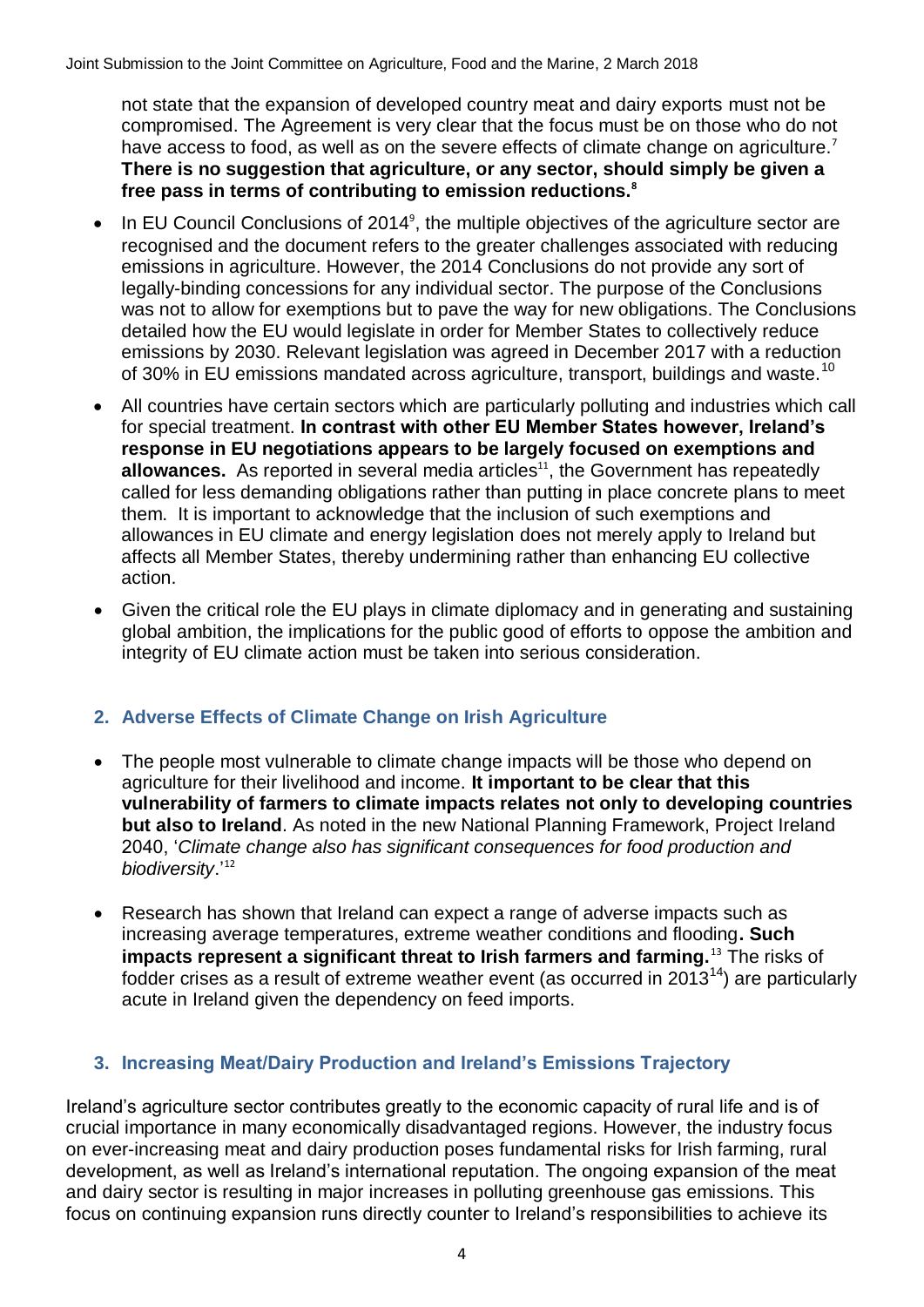climate change commitments, as well as its obligations under EU environmental directives and national and international strategies on ecosystem protection and biodiversity.<sup>15</sup>

The growing contradiction between Ireland's climate and agriculture policies, as well as the need for a drastically improved approach, have been raised at national and EU levels.

- In December 2017 at the Food Wise 2025 conference in Dublin, EU Agriculture Commissioner, Phil Hogan warned that "…*the day has gone where we can pay lip service to sustainability and climate action*".
- In January 2018 at the European Parliament, the Taoiseach stated: *'As far as I am concerned, we are a laggard. I am not proud of Ireland's performance on climate change....There are lots of things that we intend to do so that we can meet those targets. It's something that I am very committed to, and certainly my generation of politicians is committed to. It's not just the right thing to do; it makes sense economically, I think, in the longer term as well.'*

It is important to be clear on the scale of the challenge due to inaction on climate change:

- In 2016 the IIEA noted that 'Emissions [from agriculture] are projected to increase by up to 7% in the period 2014-2020, and by 2020 are projected to account for 47% or Ireland's emissions'.'<sup>16</sup>
- The degree of climate inaction in the agriculture (and transport sectors) is of such an order as to expose the population as a whole to severe economic consequences. It has been highlighted by the Department of Public Expenditure and Reform, as well as other analysts that if the agriculture sector does not face the same discipline as every other sector, all taxpayers will effectively have to pay for the sector's expansion through carbon credits and other financial penalties.<sup>17</sup>
- In November 2017, the Environmental Protection Agency released its [latest](http://www.epa.ie/newsandevents/news/pressreleases2017/name,63280,en.html)  [analysis](http://www.epa.ie/newsandevents/news/pressreleases2017/name,63280,en.html) which shows that Ireland's emissions increased markedly in 2016, following another substantial increase in 2015. The EPA's latest analysis highlighted that '*Agriculture emissions increased by 2.7 per cent in 2016...The most significant drivers are higher dairy cow numbers (+6.2%) which reflects national plans to expand milk production. Dairy cow numbers have increased by 22 per cent in the last four years while greenhouse gas emissions increased by 8 per cent over that time.'<sup>18</sup>* This is also resulting in particularly harmful increases in both methane and nitrous oxide.<sup>19</sup>
- Also in November, Ireland was ranked the worst performing country in Europe for action on climate change. The Climate Change Performance Index, which is produced annually on the basis of joint analysis by two leading European think-tanks, placed Ireland 49th out of 56 countries, a drop of 28 places from last year.<sup>20</sup>
- In December 2017, Ireland's Climate Change Advisory Council produced its first [Annual](http://www.climatecouncil.ie/media/ClimateChangeAdvCouncil_AnnualReview2017FINAL.pdf)  [Review report,](http://www.climatecouncil.ie/media/ClimateChangeAdvCouncil_AnnualReview2017FINAL.pdf) which provides an independent, expert assessment of Ireland's performance on climate change. The Council highlighted that *'By 2020, transport and agriculture are projected to account for 74% of emissions outside of electricity generation and heavy industry. Simply put, Ireland will miss its* [EU] *target of reducing emissions by 20% by 2020 by a large margin***.'**

# **4. Recommendations on future of the CAP post-2020**

 Farms cover between 75-80% of the land surface of Ireland and our marine resources cover an area 10 times as large as the land area of the country. These are massive resources but they are also very vulnerable ones. Our rural and coastal communities, in particular, rely on a stable climate and all the services that our biodiversity, waters and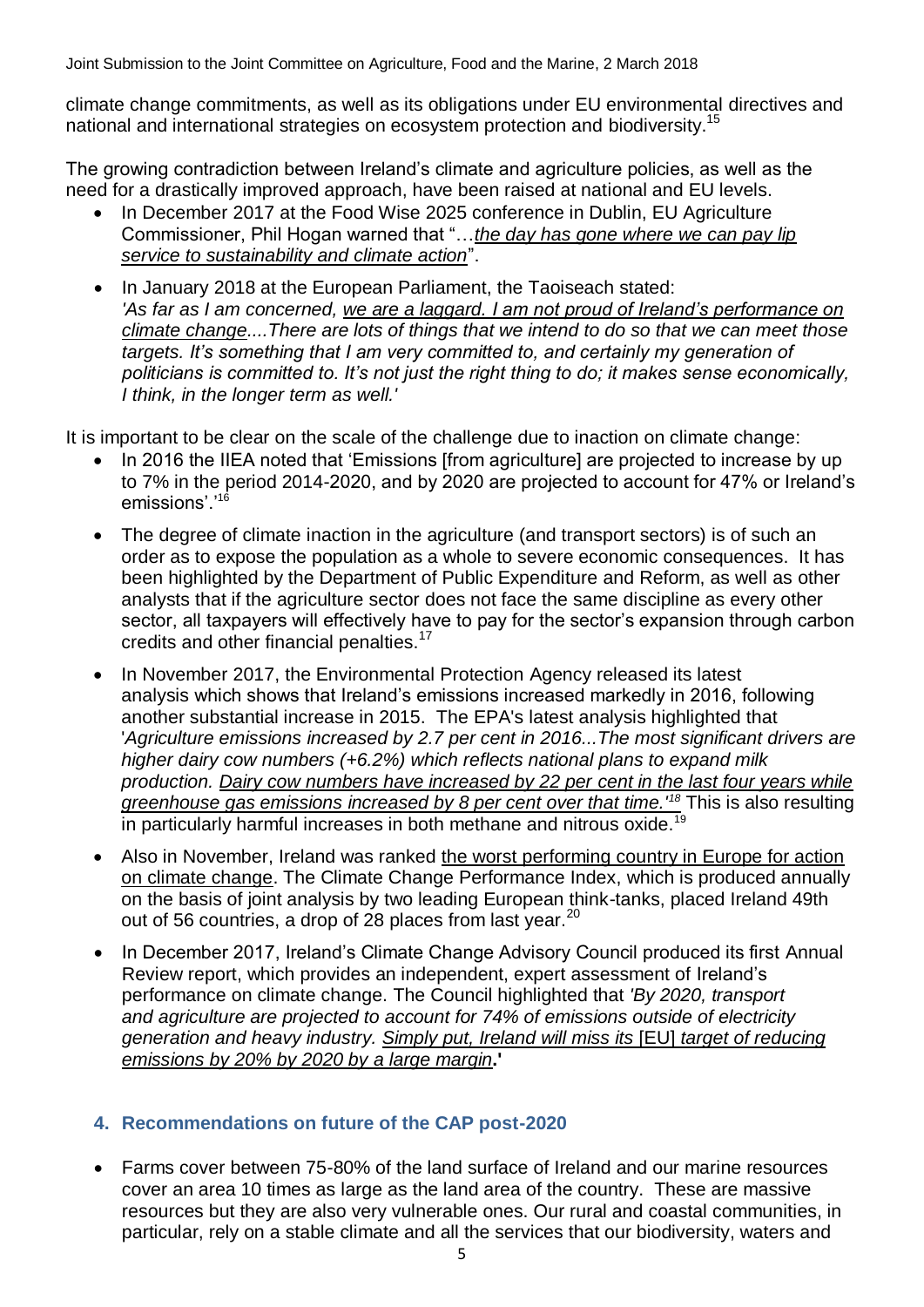soils provide for their livelihoods and general wellbeing. **It is essential that we take action now to protect all of these essential natural services and this can be done whilst ensuring that farmers are rewarded for doing the right thing for the climate, the environment, global food security and the public good more broadly.**

- The Common Agricultural Policy (CAP) plays a major role in the development of a socially, environmentally and climate-destructive model of farming. The 2013 CAP reform was meant to ensure that measures securing the sustainable management of natural resources would receive public money, with funds ring-fenced for climate protection. Unfortunately, attempts at real reform were thwarted by vested interests lobbying Members State governments and MEPs for a "business as usual" approach to the intensification of European agriculture through CAP supports.
- Farm incomes in Ireland at present average at about 50% of those in Germany. **Farmers that are living and working in areas of high nature value should be seriously supported in continuing to protect and enhance the biodiversity, soils and water quality while implementing measures to achieve the absolute minimum impact on the climate.** The problems of rural poverty, upland degradation, farm abandonment et al, should be addressed hand in hand with enabling these farmers to live dignified lives, handing on their natural environment inheritance in at least as good a condition as when they began their lives there.
- The future CAP (post 2020) is being negotiated, with a current consultation on the next phase of the CAP being undertaken by DAFM. The EU Commission has indicated that it is prioritising environmentally sustainable activities and basing rewards on these. **We strongly support this approach and would be keen to work with agricultural interests to ensure climate measures are adequately financed**.
- The Commission Communication (launched in November 2017) suggests giving increased powers to individual Member States when deciding how to spend CAP funds. **An ambitious CAP programme in Ireland, that seeks evidence-based measures to deliver results represents a timely opportunity for Ireland to re-align its food production systems to meet the current and future needs of society both locally and globally.**

### **5. Sustainable Mitigation Measures, Mixed and Alternative Land Use**

- Under the 2015 Climate Action and Low Carbon Development Act, the Government produced a new 5-year strategy on how Ireland will cut climate pollution in July 2017. This strategy, the National Mitigation Plan, applies to all sectors of the economy. However, the National Mitigation Plan the Plan does not provide a clear analysis of how emissions from the agriculture sector, and other highly polluting sectors such as transport, will be progressively reduced in line with national and EU commitments. **The Government must immediately enhance and revise the National Mitigation Plan and urgently introduce new policies and measures, particularly in the agriculture sector.**
- **In order to protect rural communities and take responsible climate action, Ireland should be charting a different course for agriculture, one which recognises the importance of diversification of production within a rural economy.** For the sector as a whole to be genuinely sustainable (as opposed to 'relatively more sustainable than others' in relation to a number of cherry picked elements of our production systems), its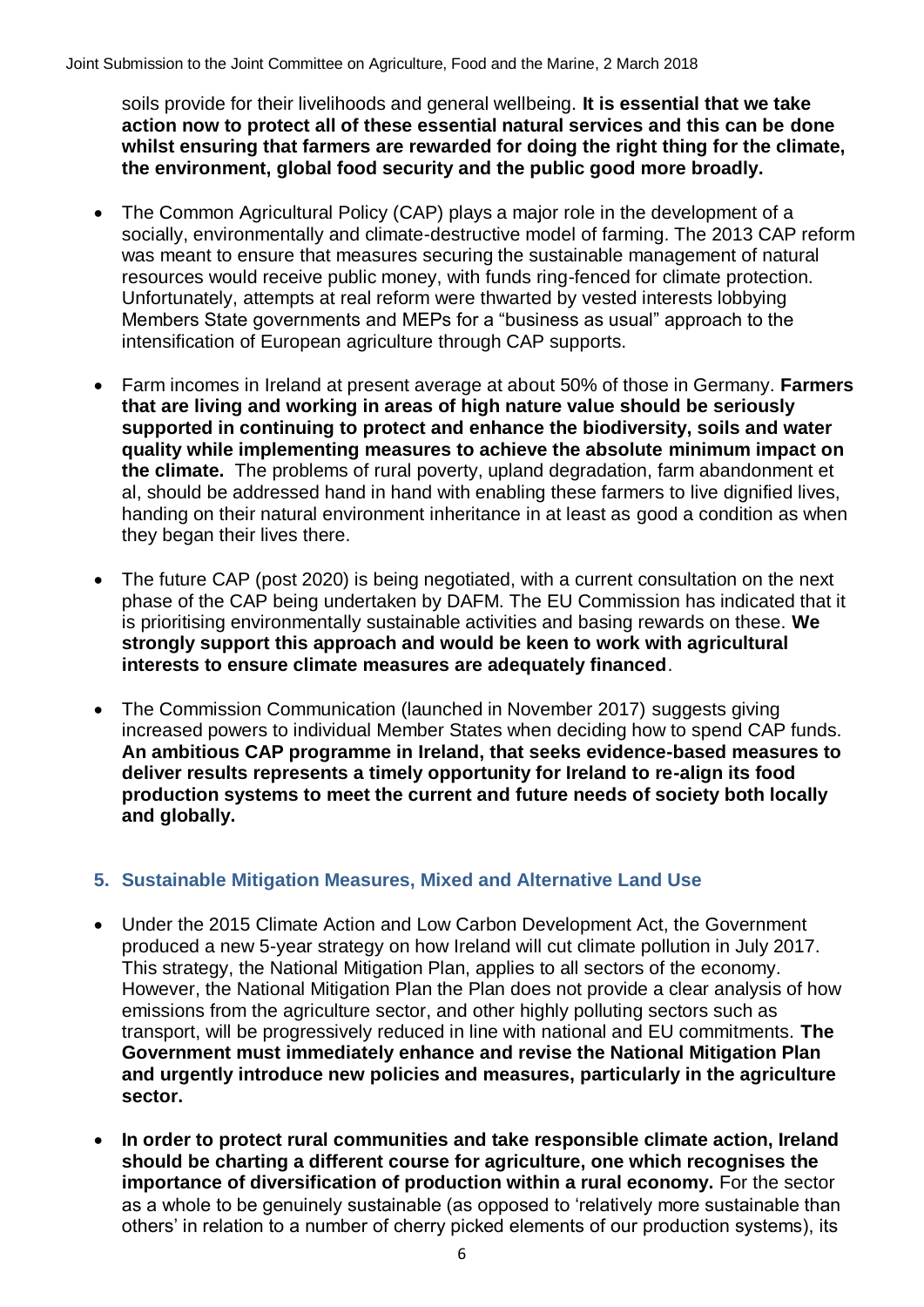primary objectives cannot be continuously and simplistically equated with ever-increasing high-input, livestock-intensive agriculture.

- Government policies should encourage intensive farmers to transition away from greenhouse gas intensive production systems to more sustainable agriculture and land management. EU and Irish subsidies and research need to be redirected to low input, mixed and market garden agriculture, maximising nutrition per hectare and supporting the economic viability of small farms and a diverse agricultural and rural economy.
- Climate, social and ecological sustainability claims made in Government initiatives, such as Bord Bia's *Origin Green* programme, must be underpinned by scientific evidence and monitored by independent authorities. $21$  Where companies involved are found to be major polluters (as occurred in 2017), this carries major reputational risks for the entire agri-food sector.<sup>22</sup>

### Proposed Sustainable Measures:

- a) High Nature Value Farming:
- The potential to grow organic and High Nature Value/added value products has not been well debated in Ireland to date. Such farming generates vital economic opportunities in marginal parts of the country as well as supporting a range of undervalued ecosystem services (e.g. carbon sequestration, drinking water storage, flood attenuation) and internationally important hotspots for cultural and ecological heritage which have spin off benefits for other sectors such as the tourism industry. According to the Irish Organic Farmers and Growers Association Ireland now has one of the fastest growing organic sectors globally<sup>23</sup> with supply outstripping demand<sup>24</sup> yet this trend has been driven by a shift in consumption rather than by government policy or industry policy. **The positive environmental benefits of the lower inputs and intensity of organic production should be considered as well as the much needed diversification it would bring to a sector all too often at the mercy of global markets**.
- b) Protect and Expand Ireland's Peatlands:
- Credible carbon sinks in which Ireland should seek to protect and expand include peatlands, wetlands, permanent grassland on high carbon soils and native woodlands. As has been outlined in detail in the 'Not So Green Report' (2017), peatlands cover less than 3 per cent of the global land surface but store more carbon than is contained in the vegetation of the world's forests<sup>25</sup>. Ireland is third only to Finland and Canada in proportional area of peatland cover with peat soils covering 20 percent of the country<sup>26</sup>. In their healthy state, bogs will not only store carbon but they will continue to absorb CO2 as they grow providing a carbon sink which can continue to grow for thousands of years. 27
- c) Sustainable Afforestation and Agroforestry that respects biodiversity:
- To balance or offset emissions from agriculture the expansion of commercial forestry is being proposed as a means of carbon sequestration. High levels of polluting emissions from increasing meat and dairy exports cannot simply be cancelled out (or 'offset') by commercial forestry. It is likely that only a small part of agricultural greenhouse gas emissions will be offset by carbon sequestration in grasslands and forestry in the coming decades, thus leaving an 'emissions gap'.<sup>28</sup> **Temporary carbon sequestration in monoculture forestry cannot be used as a substitute for the substantial and sustained reductions required in livestock emissions**. 29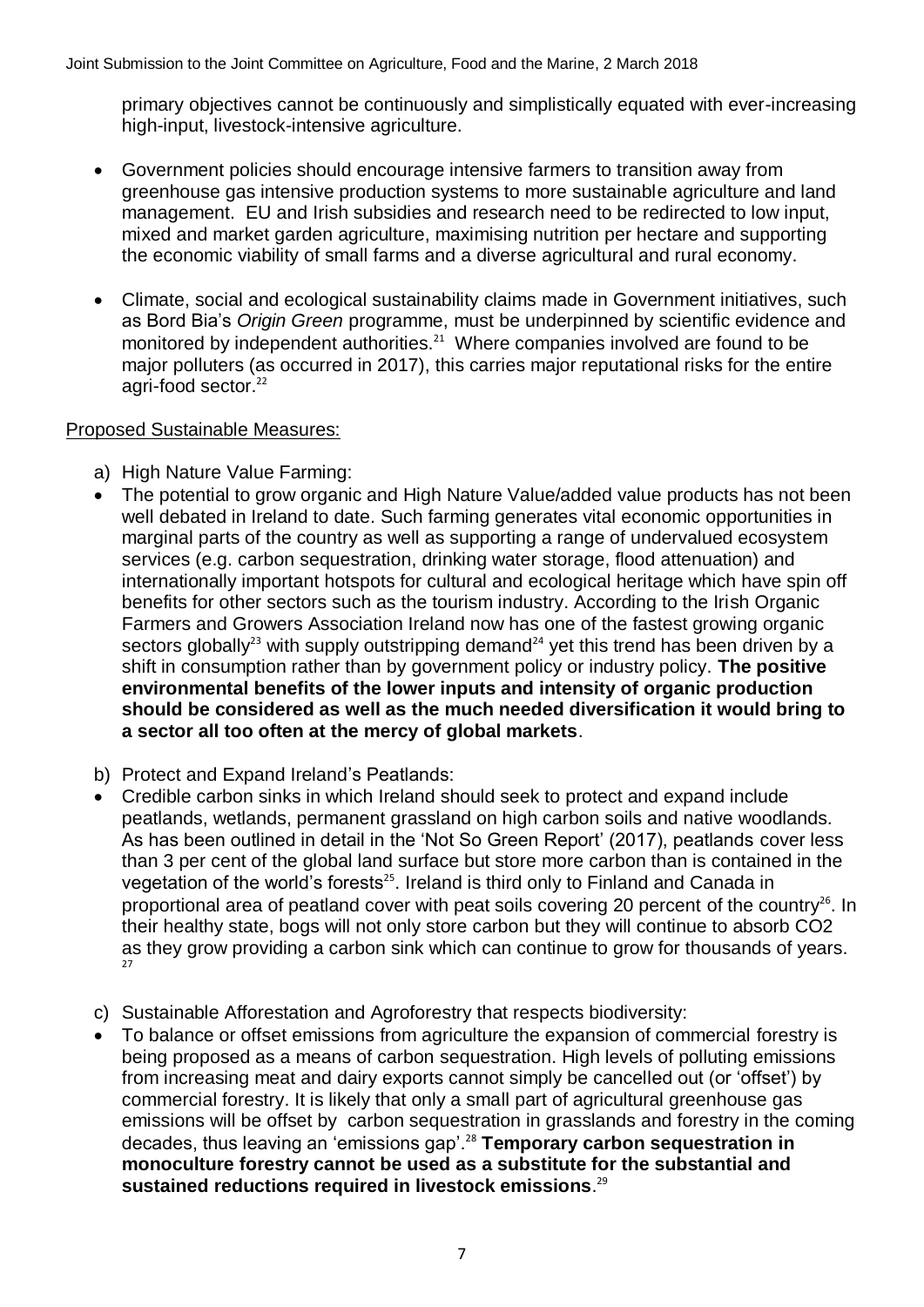- Moreover, the temporary benefit is effective only as long as mature forest is left in place (unharvested) and protected as a standing carbon stock; but this is the very opposite of commercial forestry operation under current market structures (which offer no revenue for maintaining such stocks, but focuses instead on harvest, typically by clear-fell). There is also the risk of expanding unsustainable monoculture forestry, one of the leading pressures on some of Ireland's most threatened species and habitats. The predominance of intensively managed non-native conifer plantations within Irish forestry and the targeting of open habitats of high conservation value for afforestation<sup>30</sup> means that Irish forestry is one of the leading drivers of biodiversity loss in Ireland.<sup>31</sup> In Ireland's most recent report<sup>32</sup> to the EU Commission on the habitats and species listed in the annexes of the Habitats Directive, forestry is ranked as the second greatest pressure and threat on designated habitats and species in Ireland. Nearly 40% of designated habitats under the Habitats Directive have forestry as a pressure or threat of high, medium and low intensity.<sup>33</sup>
- Our future rather depends on a transition to land stewardship that ensures long-term emission reductions and sustains the health of people and nature. We need a better plan to get there. As recently proposed by the Irish Natura and Hillfarmers Association, '*Agroforestry* [should] *be considered by intensive farming enterprises to mitigate the greenhouse gases produced off their farms. A principle of the polluter cleaning their mess needs to be applied. We are all part of the problem and we all must be part of the solution*.' The Association also recommends '*Carbon credits arising from carbon sequestration off our land belongs to us, the farmer. Now there is a value to this service, we should be paid for it*.'<sup>34</sup>
- d) Bioenergy crop agriculture:
- There are significant opportunities for development of genuinely sustainable bioenergy agriculture in Ireland.
- If such dedicated bioenergy land use displaced the current highest emissions-intensity ruminant production, then there would be a potential "triple climate dividend": enhanced national energy security, net carbon dioxide removal, and significant mitigation of non- $CO<sub>2</sub>$  emissions. Of course, any such shift to bioenergy production must be carefully managed to protect overall food production, and must be compatible with wider environmental and ecological objectives.

### 6. **Farm-based and Community Renewable Projects**

- Rapid decarbonisation of our energy system is a climate action priority in its own right. It will absolutely require the maximum participation from citizens, communities, businesses and public bodies across all sectors. **Participation in energy emissions mitigation by the agriculture sector should therefore be fully supported and welcomed, as from every other part of society. Indeed, the energy transition can provide a significant economic opportunity in rural Ireland.** As noted by Joseph Curtin of the IIEA in his presentation to the Citizens' Assembly: "*ambitious climate action can happen in such a way that benefits rural communities, and in a manner that drives regionally dispersed economic development. After all, distributed renewable energy sources such as wind, sunlight, wood, and organic wastes are abundant in rural and marginalised communities. The technologies needed to harvest these renewable sources of energy are, in many cases, small scale, so that they can provide business opportunities for locals*." <sup>35</sup>
- The Stop Climate Chaos coalition welcomed the positive moves on community ownership of renewables in the Government's proposed new Renewable Electricity Support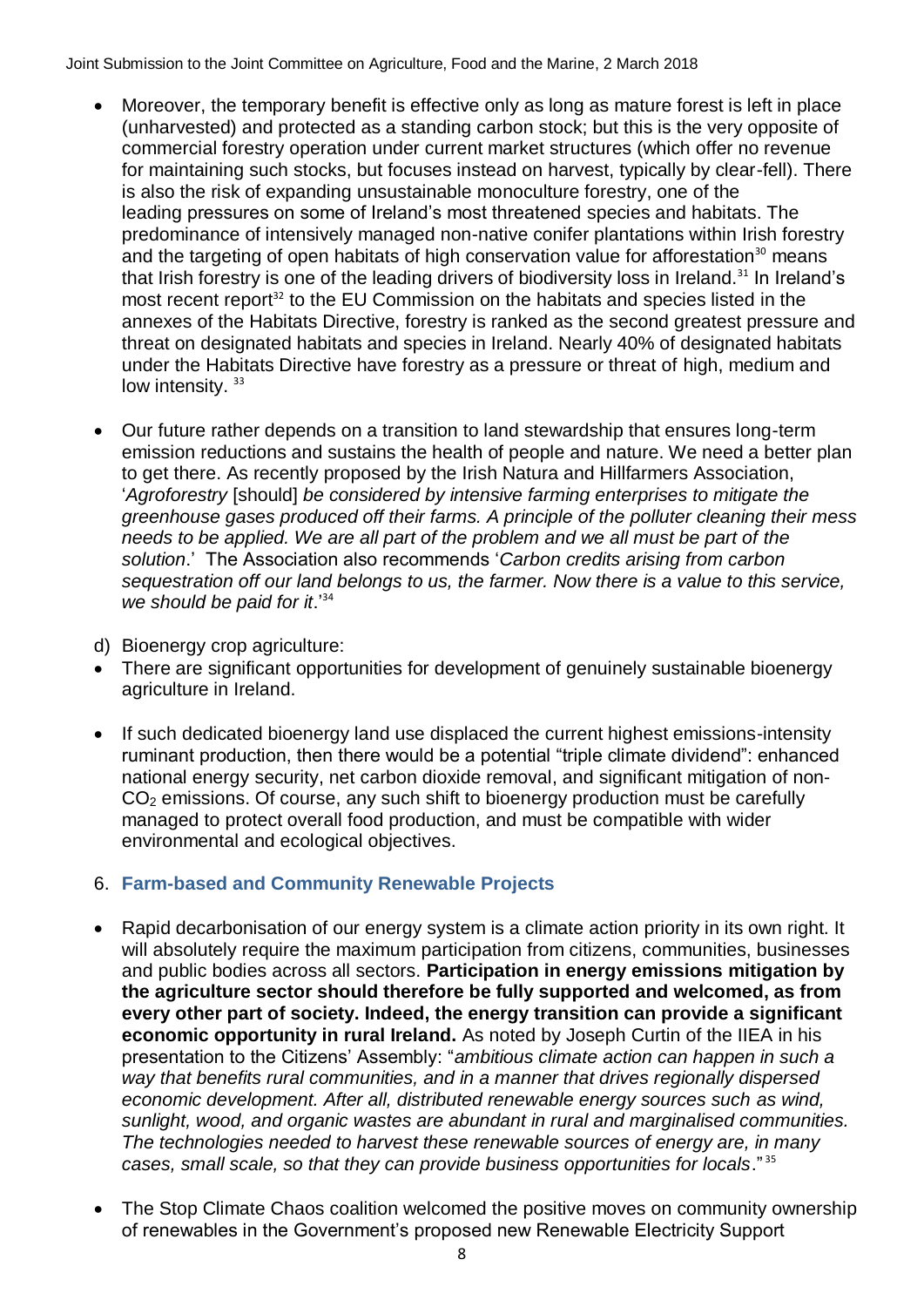Scheme (RESS) published last September. However, **we were very disappointed by the exclusion of small-scale rooftop solar from the RESS.** Since then the Department has held a very constructive workshop with stakeholders and has now announced a pilot grant scheme for microgeneration to be launched later this year. While this is a positive signal, grant schemes are often inefficient and dependent on annual funding from the exchequer. A portion of the public money also gets captured by contractors who raise their prices (and are the main advocates of a grant scheme). Householders, farmers and communities should be able to sell their surplus electricity to the grid (as proposed by the Citizens' Assembly) and without a right to a fair payment you will not get the kind of participation that is needed to make the energy transition a societal project.

- The findings of the IIEA are insightful in relation to how this price support should be structured: "a support scheme for rooftop solar combining a generation tariff (for all electricity generated) of 10 cent/kWh, along with an export tariff of approximately 6.6 cent/kWh would provide an attractive proposition for citizens. If the scheme were capped at 50,000 homes with 3Kw systems by 2030, the cost to the PSO would be €13.85 million per annum, a small fraction of the current PSO. With a generation tariff of 10 cent/kWh, the scheme would offer roughly a 10-year simple payback for the householder."<sup>36</sup>
- Grasping the opportunity for on-farm renewable electricity generation **must not be confused with the independent, parallel, need for effective mitigation of nonenergy emissions. This is not an "either/or" choice**: both are required, given the severity of the climate risks that have now accumulated, and the growing, cumulative, chasm between Ireland's overall emissions and its "fair share" mitigation responsibilities. In the specific Irish context, non-energy emissions are in fact dominated by emissions within the agriculture sector, and accordingly that mitigation responsibility remains primarily on that sector. Thus, while the necessary and essential participation of the agriculture sector in mitigating energy emissions will be very welcome, on a fully fair and equal basis with all other energy-using sectors of society, this does not at all alter or reduce the requirement for effective, absolute, reductions in non-energy emissions from agriculture.

# **7. Recommendations by the Citizens' Assembly**

- In relation to new initiatives to reduce emissions in the meat and dairy industry, it is important that a number of clarifications and corrections are made regarding inaccurate and dismissive commentary on recommendations made by the Citizens' Assembly. **Portrayals of the Assembly's examination of climate action in agriculture as superficial or unsatisfactory are entirely without basis.** After having received in-depth presentations on the impacts of climate change from national and international experts, sessions were held on climate action in all the main sectors. This included a specific session on agriculture with presentations given by 5 experts in the agriculture sector, including Teagasc. All of their presentations and submissions are available online.<sup>37</sup> The Assembly Members also had access to a very wide range of submissions from stakeholders from all aspects of agriculture and beyond, and preparatory sessions prior to the public events.
- The Assembly's recommendation of a new carbon tax on agriculture has also been dismissed as a flawed approach. **It is extremely disappointing (and misleading) that neither the full recommendations, nor the background for them, were clarified in certain Dáíl and media comments as support for farmers was clear and stron in the Assembly's concerns**. It was recommended that '…*there should be a tax on*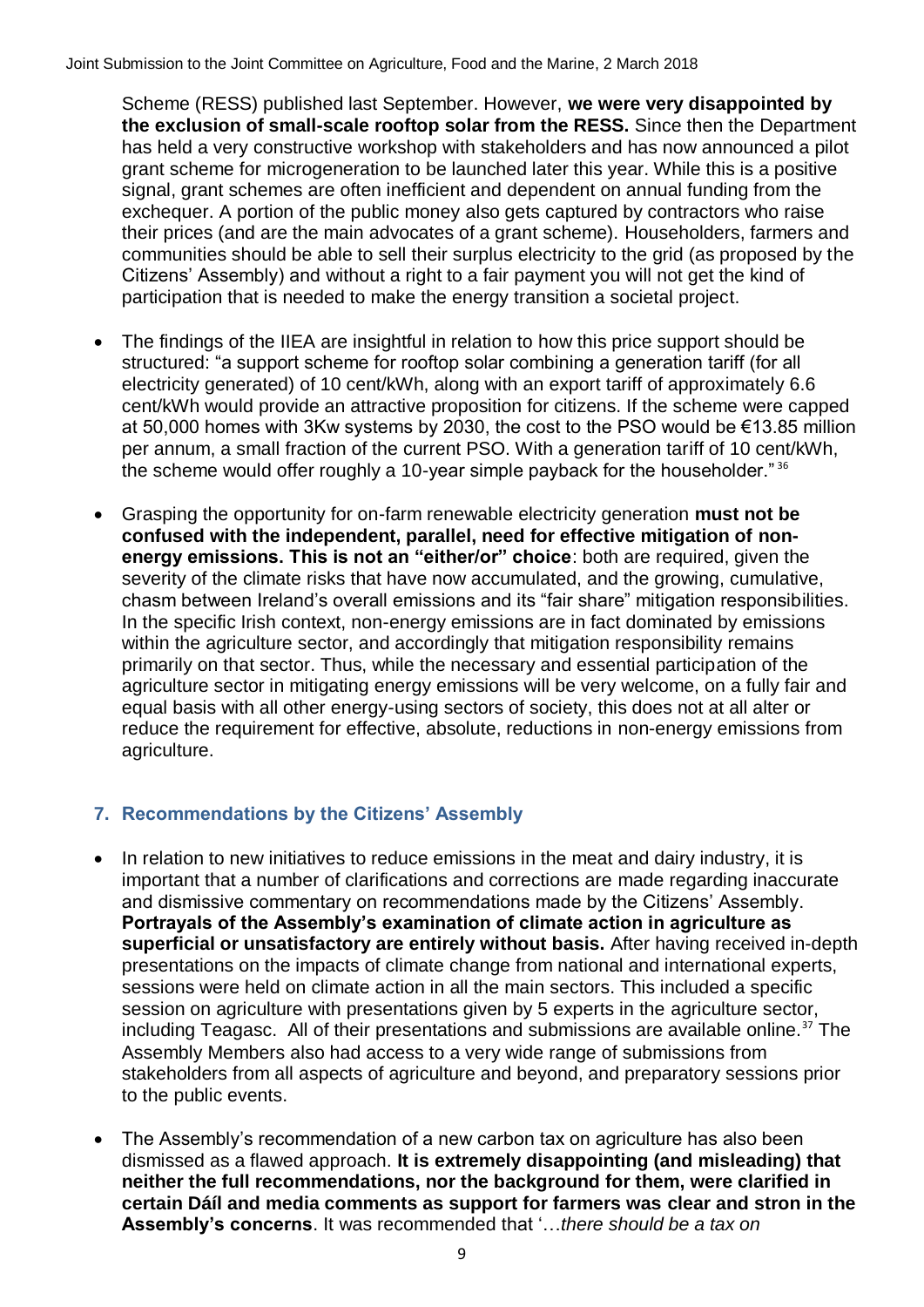*greenhouse gas (GHG) emissions from agriculture. There should be rewards for the farmer for land management that sequesters carbon. Any resulting revenue should be reinvested to support climate friendly agricultural practices'*. This recommendation was made as,unlike in other industries, the high costs associated with emissions from meat/dairy do not have to be taken into account by farmers when making production decisions. The Assembly also recommended that '*the State should review, and revise supports for land use diversification with attention to supports for planting forests and encouraging organic farming*.' It is striking too that Assembly members also voted overwhelming to support paying higher carbon tax themselves.

# **8. The 'Feeding the World' narrative is inaccurate and inappropriate**

Ireland has a proud reputation of humanitarian and development assistance. Irish diplomats, NGOs, aid workers with the consistent strong cross-Party and public support have long sought to ensure that the poorest communities around the world receive the aid they need, improve livelihoods and resilience through sustainable agriculture and natural resource management. However, **claims that Irish livestock and dairy exports are important to food and nutrition security for a growing world population have absolutely no basis in fact and cannot be used to justify increasing Irish agricultural emissions**. 38

2018 poses key diplomatic challenges and opportunities in the context of the ongoing Brexit negotiations, as well as Ireland's UN Security Council campaign. The deliberate confusion of Irish agri-exports with Irish aid is deeply damaging to Ireland's global standing as an honest broker with a proud humanitarian record. As noted by Institute for International and European Affairs, we must 'distinguish between…commercial objectives for Irish food outputs from aspirations to contribute to global food security.<sup>39</sup>

There are several reasons why the 'feeding the world' narrative is inaccurate and inappropriate:

- Ireland's emissions, including those from agriculture, are fuelling climate change that is resulting in more frequent and severe droughts and crop failures, undermining food security of the poorest, particularly in east Africa.<sup>40</sup> Climate change impacts have also been implicated in the development of the conditions for the civil war in Syria.
- The United Nations Food and Agriculture Organization estimates that about 795 million people of the 7.3 billion people in the world, or one in nine, were suffering from chronic undernourishment in 2014-2016. Almost all the hungry people, 780 million, live in developing countries, representing 12.9 percent, or one in eight, of the population of developing counties. **More food is not the same as less hunger**. There is already enough food in production globally to feed everyone.<sup>41</sup> The primary cause of hunger is not inadequate global production but lack of access to adequate resources and land at local level. The UN Food and Agriculture Organization (FAO), UN human rights bodies, leading think tanks, academics and analysts have repeatedly warned against the view that a production-based approach is in any way sufficient. $42$
- The increased demand for Irish high-end meat and dairy products does not come from those facing food insecurity. **The vast majority of Ireland's production is directed at affluent populations in other developed countries, mainly in Europe.** While demand for meat and dairy is rising among the better-off in developing countries, increasing Irish production does not help vulnerable communities whose food needs are either already insecure or whose ability to grow or access food is threatened by climate change. And even when Irish exports do go to developing countries, they are expensive products aimed at the middle classes who are not at risk of malnutrition. In terms of Ireland's own food security, research has shown that on a net calorie basis, Irish food exports feed 1.4 million fewer people than food imports.<sup>43</sup>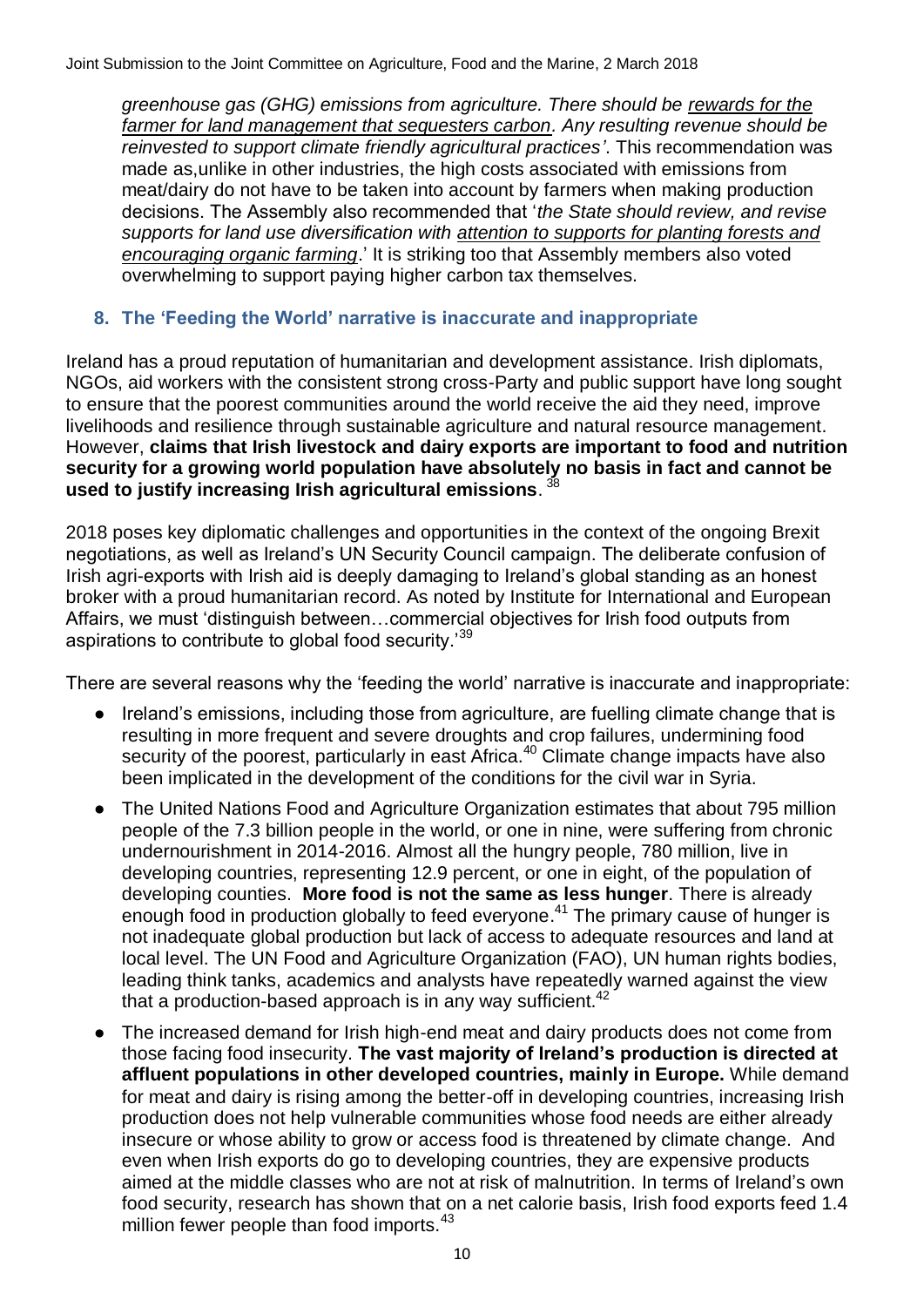It is the true that agricultural systems throughout the world will have to provide extra food to feed a growing population. However, **in order to tackle hunger the focus needs to be on access and the vast majority of increased production needs to come from developing countries themselves and particularly from small holders**. Efforts to address global food security should focus on the real issue of supporting the majority of the world's farmers who are small scale farmers who, for example, produce 70% of Africa's food supply.<sup>44</sup> Climate change is making this increasingly difficult with increased desertification and soil degradation.

### **9. Efficiency is Not the Benchmark**

- In recent years, a number of broadly climate-related initiatives have been introduced in the agriculture sector. These include a focus on improving efficiency/productivity, in other words reducing the polluting emissions released *per unit of meat/dairy product*. Trying to improve carbon efficiency (or what's also called 'emissions intensity') is an important step which can in theory contribute to reducing emissions. However, it is important to be clear that progress on efficiency in the agriculture sector cannot be used *in itself* as a meaningful indicator for climate action. **Our climate obligations to reduce emissions under national, EU and international law are made on the basis of absolute levels of polluting emissions and not relative efficiency.**
- What we have seen in the recent development of the Irish agriculture sector are *marginal* improvements in efficiency being consistently swamped by *large increases* in absolute production (herd numbers and feed) leading to *overall absolute increases in emissions rates*. **Focussing on the marginal changes in efficiency is misleading at best; and at worst it is a deliberate attempt to distract from the underlying reality**.
- At the heart of the Government's agriculture strategy, drafted in large part by the industry, (*Food Wise 2025*) is a plan to significantly increase meat and dairy exports. Fundamentally, this means putting the predominant focus of Irish agriculture on producing and exporting more meat and dairy which is resulting in major increases in Ireland's overall emissions. Detailed research led by the Institute for International and European Affairs in 2016 on climate action in the agriculture sector addressed the issue of efficiency and involved extensive consultation with Government, industry and Non-Governmental Organisations. The research repeatedly notes that efficiency gains on their own will not yield anything close to the levels of mitigation required from agriculture.<sup>45</sup> As stated by the Climate Change Advisory Council, '*Progress in improving the greenhouse gas efficiency of food production has not resulted in a reduction in absolute emissions. The agriculture and land sector must adopt all reasonable cost-effective measures to reduce emissions and enhance removals within the sector*.' 46
- While efficiency gains can bring benefits, such as cost-savings**, there is also the major risk that savings are spent on more cattle and increasing production that in turn increases overall emissions**. It should also be noted that, although the sector has highlighted certain indicators that point to the efficiency of Irish dairy production relative to other EU Member States, much of this data is now out of date and there is also significant [analysis](http://www.antaisce.org/publications/feeding-the-world-sustainably-an-analysis-of-irish-and-eu-food-nutrition-trade-balances) which points to the industry's great inefficiency.<sup>47</sup>
- Regarding the idea that efficient Irish meat and dairy might simply be 'replaced' by more polluting producers, the likelihood of this occurrence (known as 'carbon leakage') is on which supplier would replace this produce (and under what conditions). The contention that carbon leakage is an inevitability is highly questionable: the vast majority of Irish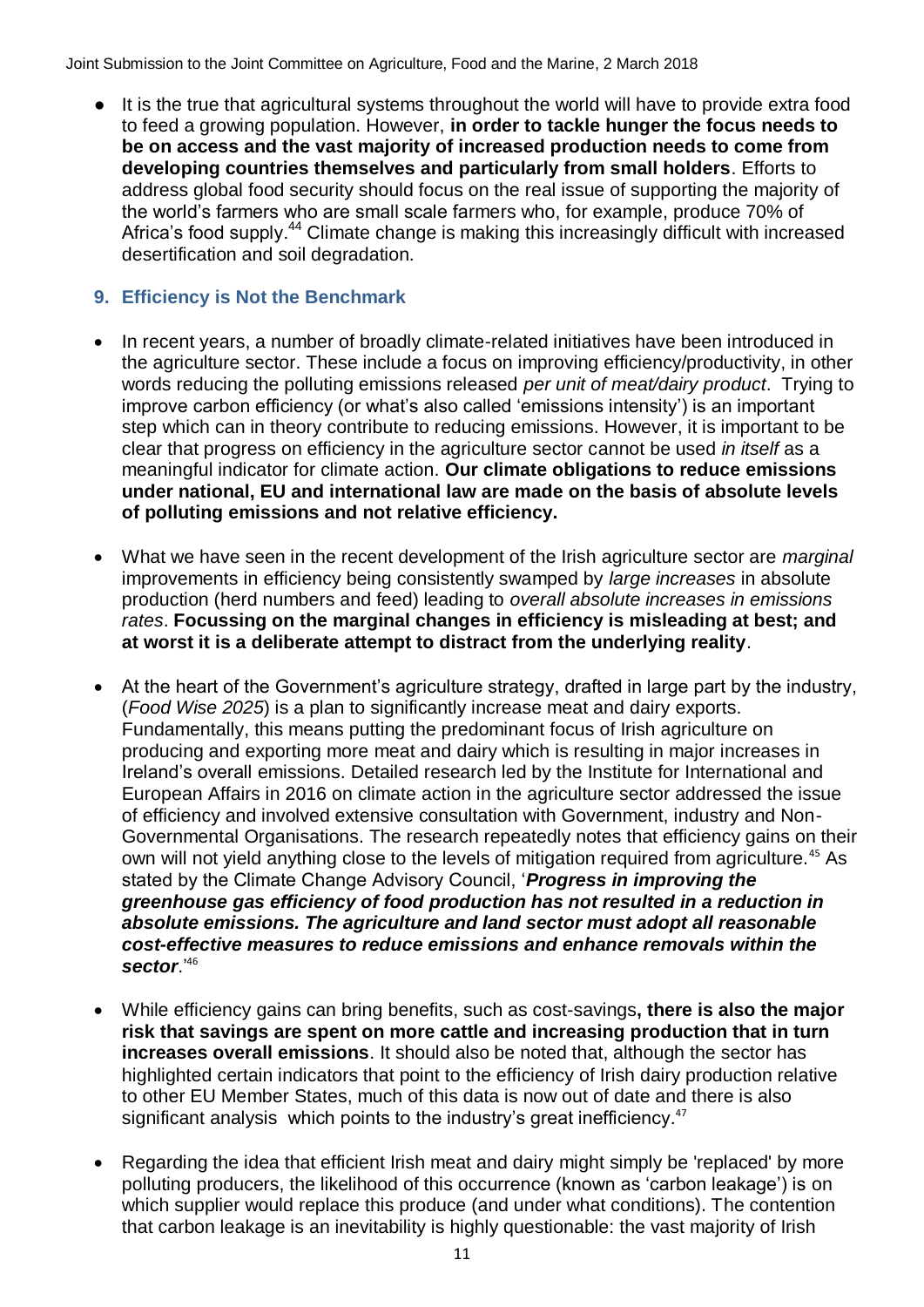meat and dairy exports go to other EU countries and changes in meat and dairy export levels are largely taken up by other (highly efficient) producers in other western European Member States. There is a risk in using 'leakage' arguments also in that they may be used against Ireland for non-agricultural products by other countries. However, more importantly, it is not the case that the Irish meat and dairy industry is simply being asked to act alone: there is already a common obligation on all countries to take climate action by reducing emissions across all sectors in the form of the Paris Climate Agreement, as well as common EU requirements. In other words, thanks to such common obligations, the Government can ensure collective and strong climate action in agriculture at UNFCCC and EU level, as opposed to a 'do-nothing' approach.

# **10.Global Dietary Mix and Food Demand**

- **Emissions from livestock account for 15% of total global emissions, which is equivalent to the exhaust emissions from all the vehicles in the world**. <sup>48</sup> Even assuming rapid decarbonisation of other sectors, if concrete measures are not taken by the agriculture sector globally, the increasing emissions associated with meat and dairy production will make it impossible to achieve the Paris goal to stay 'well below 2 degree C average global temperature rise'.<sup>49</sup>
- **The answer to climate change and agriculture must also encompass broader demand side issues such as food waste and consumption patterns.** Even with efforts to lower the emissions intensity of livestock production, rising demand for meat and dairy globally means that emissions will continue to rise.<sup>50</sup> Therefore, it is highly unlikely that the goals of the Paris Agreement can be achieved without reducing global meat and dairy consumption.
- Consumption has already reached unhealthy levels: in industrialized countries, the average person is already consuming twice as much meat as is considered healthy by experts.<sup>51</sup> Beef consumption also has by far the greatest impact on resource use and the environment of all commonly consumed foods.<sup>52</sup> Therefore, Governments must lead efforts to address this unsustainable consumption<sup>53</sup> and dietary change to less carbonintensive foods is one of the main opportunities to significantly reduce emissions from agriculture.<sup>54</sup>
- As detailed in the Global Nutrition Report 2015, **an important step in changing consumer habits is 'for national dietary guidelines to recommend lower red meat consumption among high-consuming groups**'. Initiatives by the Health Council of the Netherlands and Sweden's National Food Agency are given as positive examples in this regard.<sup>55</sup> The World Resources Institute has also carried out in-depth analysis on overconsumption of animal-based foods, in particular beef, and put forward a framework for marketing and behavioural change in order to shift people's diets.<sup>56</sup>

------------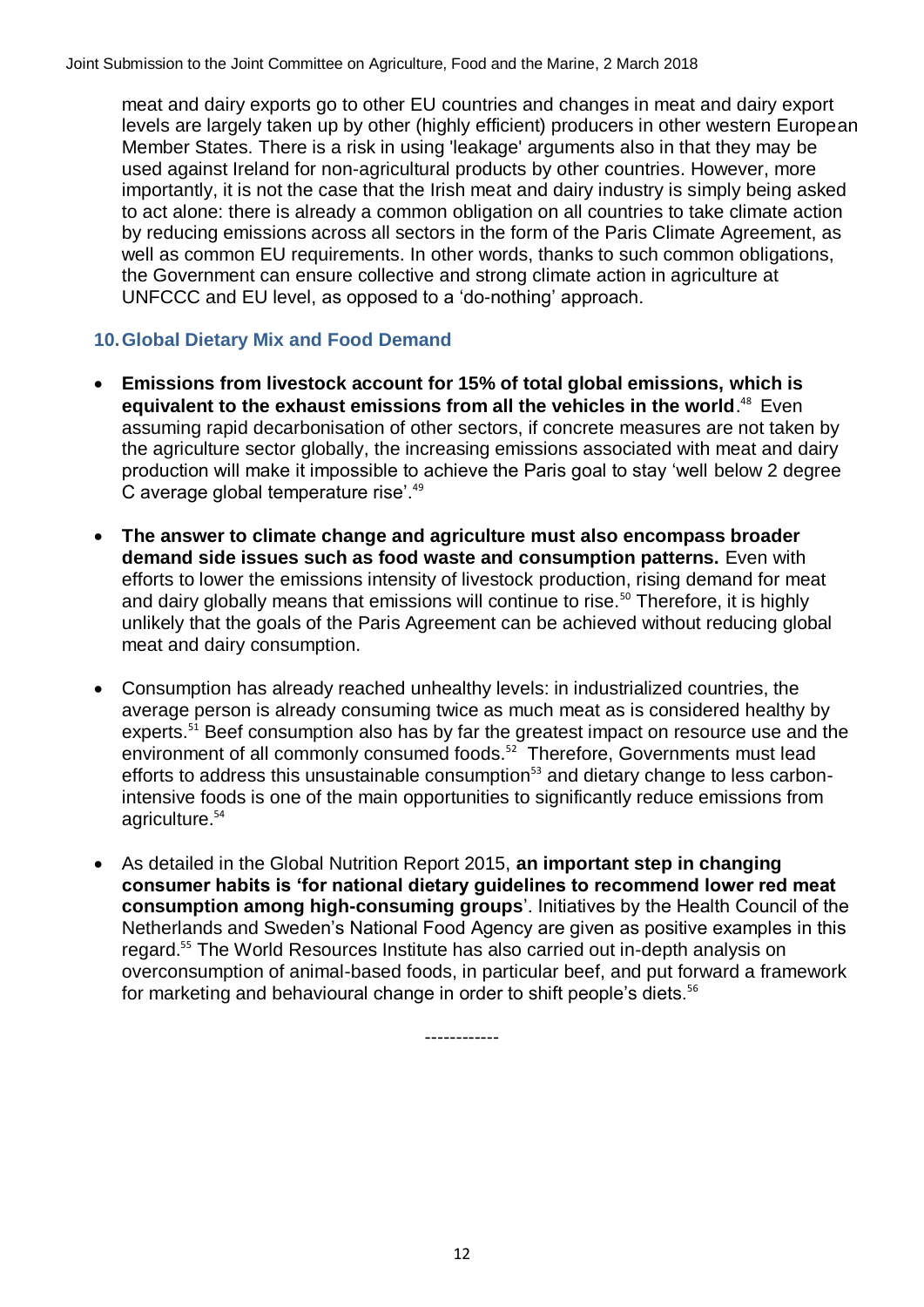$\overline{\phantom{a}}$ <sup>1</sup>*Environmental Pillar members:* An Taisce. Bat Conservation Ireland. BirdWatch Ireland. CELT - Centre for Ecological Living and Training. Coast Watch. Coomhola Salmon Trust. Cultivate. ECO-UNESCO. Feasta. Forest Friends. Friends of the Earth. Global Action Plan. Gluaiseacht. Good Energies Alliance Ireland. Green Economy Foundation. Green Foundation Ireland. Hedge Laying Association of Ireland. Irish Peatland Conservation Council. Irish Seed Saver Association. Irish Whale and Dolphin Group. Irish Wildlife Trust. Native Woodland Trust. The Organic Centre. The Rediscovery Centre Ireland. Sonairte. Sustainable Projects Ireland, VOICE. Wildlife Rehabilitation Ireland. Zero Waste Alliance Ireland.

<sup>2</sup> *Stop Climate Chaos coalition members*: Afri, BirdWatch Ireland, Christian Aid Ireland, Comhlámh, Community Work Ireland, Concern Worldwide, Cultivate, Cyclist.ie, Dublin Friends of the Earth, Eco Congregation Ireland, ECO UNESCO, Feasta, Fossil Free TCD, Friends of the Earth, Good Energies Alliance Ireland, Gorta-Self Help Africa, Jesuit Centre for Faith and Justice, Just Forests, Kimmage Development Studies Centre, Latin America Solidarity Centre (LASC), Liberia Solidarity Group, Methodist Church of Ireland – Council of Social Responsibility, Mountmellick Environmental Group (MEG), National Youth Council of Ireland, Oxfam Ireland, Peoples Climate Ireland, Presentation Ireland, Tearfund Ireland, Trócaire, An Taisce, VITA V.O.I.C.E., and Young Friends of the Earth.

<sup>3</sup> Stop Climate Chaos Coalition and the Environmental Pillar, Not So Green: Debunking the Myths around Irish Agriculture, July 2016 [https://www.stopclimatechaos.ie/download/pdf/not\\_so\\_green.pdf](https://www.stopclimatechaos.ie/download/pdf/not_so_green.pdf)

<sup>4</sup> Submission to the Department of Communications, Climate. Action and Environment on the draft National Mitigation Plan (NMP). Stop Climate Chaos Coalition and the Environmental Pillar. April 2017

[https://www.stopclimatechaos.ie/download/pdf/scc\\_pilllar\\_joint\\_submission\\_on\\_national\\_mitigati](https://www.stopclimatechaos.ie/download/pdf/scc_pilllar_joint_submission_on_national_mitigation_plan.pdf) [on\\_plan.pdf](https://www.stopclimatechaos.ie/download/pdf/scc_pilllar_joint_submission_on_national_mitigation_plan.pdf)

<sup>5</sup> The Institute for International and European Affairs, 'A Climate-Smart Pathway for Irish [Agricultural Development Exploring the Leadership Opportunity,](https://www.iiea.com/ftp/Publications/IIEA_CSA%20Leadership%20Forum%20Final%20Report_Digital%20Version.pdf) 2016', p. 31

 $6$  World Bank. (2016). Agriculture, value added (% of GDP) X Data. [online] Available at: http://data.worldbank.org/indicator/NV.AGR.TOTL.ZS ; EC. (2016e). Agriculture in the European Union and the Member States - Statistical factsheets - Agriculture and rural development. [online] Available at: [https://ec.europa.eu/agriculture/statistics/factsheets\\_en](https://ec.europa.eu/agriculture/statistics/factsheets_en) See Antóin Mc Dermott, MSc Thesis, Irish Agriculture: Feeding the world or Feeding the Problem? A Case Study on Dairy Farming and Infant Formula, Dublin Institute of Technology, 2016

 $<sup>7</sup>$  It is noted in the explanatory preamble that in signing up to the Agreement, states</sup> '[r]ecogniz[e] the fundamental priority of safeguarding food security and ending hunger, and the particular vulnerabilities of food production systems to the adverse impacts of climate change.'

<sup>8</sup> The Agreement sets out that in the context of sustainable development and efforts to eradicate poverty, states are required to respond to climate change by '[i]ncreasing the ability to adapt to [...] adverse impacts [...] and foster climate resilience and low greenhouse gas emissions development, in a manner that does not threaten food production'. [Article 2(1)(b)]

<sup>9</sup> See<http://data.consilium.europa.eu/doc/document/ST-169-2014-INIT/en/pdf>

<sup>10</sup> See [http://www.consilium.europa.eu/en/press/press-releases/2018/01/17/effort-sharing](http://www.consilium.europa.eu/en/press/press-releases/2018/01/17/effort-sharing-regulation/)[regulation/](http://www.consilium.europa.eu/en/press/press-releases/2018/01/17/effort-sharing-regulation/)

 $11$  See Editorial by the Times [here](https://www.thetimes.co.uk/article/government-enables-a-police-chief-who-is-a-law-unto-herself-tcq0m69t3%20() (final section). See articles by the [Irish Times,](https://www.irishtimes.com/news/environment/ireland-avoiding-responsibilities-on-emissions-sayseu-group-1.2950970) the Irish [Examiner,](http://www.irishexaminer.com/ireland/climate-change-ireland-accused-of-fiddlingas-the-world-burns-as-paris-agreement-signed-394588.html) two articles by Politico [\(here](http://www.politico.eu/article/ireland-not-green-emerald-isle-greenhouse-gas-emissions-economygrowing-pollution/) and [here\)](http://www.politico.eu/article/eu-risksbeing-left-out-in-the-cold-in-global-warming-pact-environment-climate-change-cop-21-paris-europe/), as well as [Climate Change News.](http://www.climatechangenews.com/2017/01/25/how-ireland-bent-eu-climate-rules-to-protect-farting-cows/)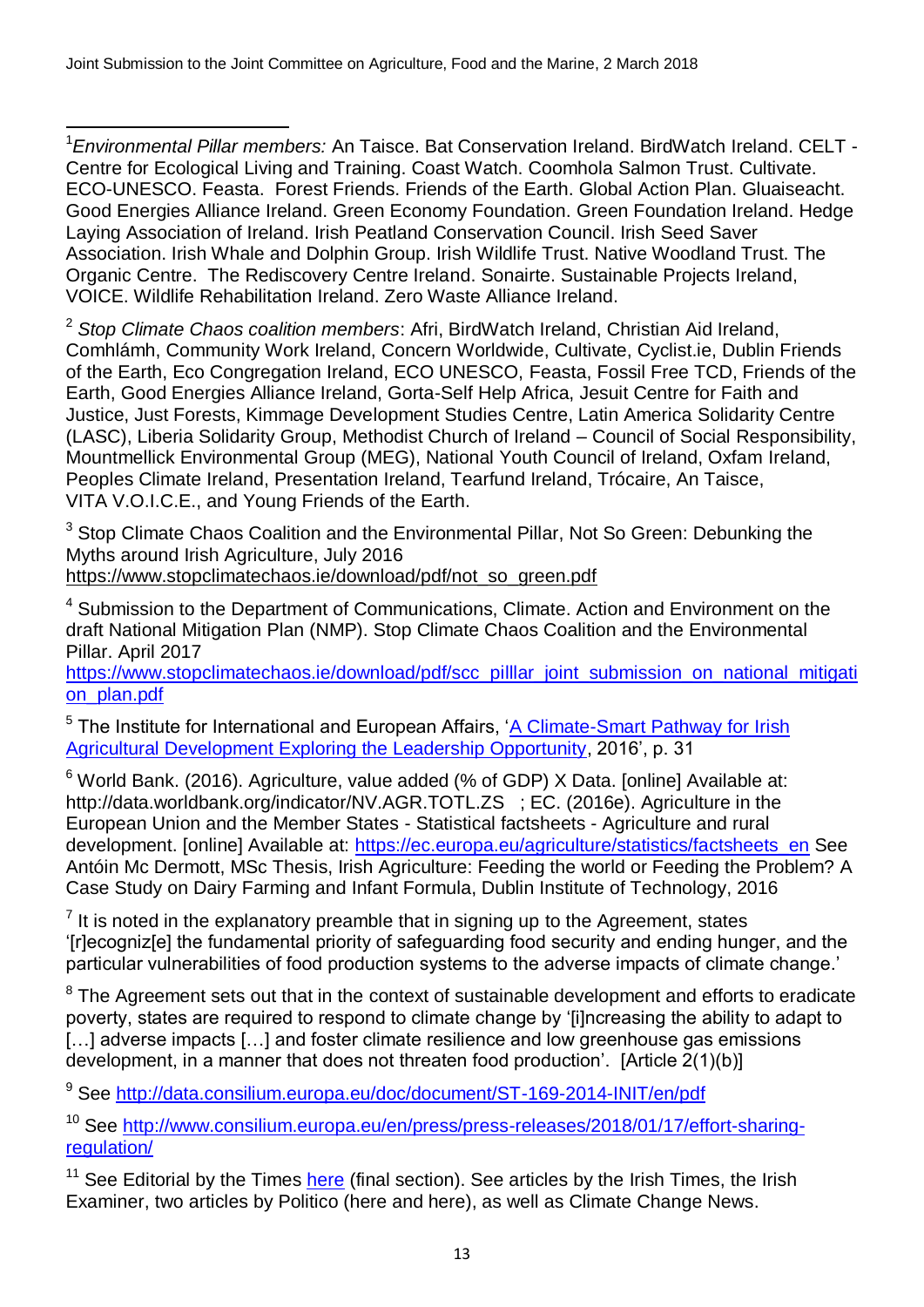$\overline{\phantom{a}}$ <sup>12</sup> National Planning Framework, Project Ireland 2040

<sup>13</sup> Dr Stephen Flood, NUIM for Stop Climate Chaos, Projected economic impacts of climate change on Irish agriculture [http://www.stopclimatechaos.ie/news/2013/10/24/climate-change](http://www.stopclimatechaos.ie/news/2013/10/24/climate-change-could-cost-irish-agriculture-up-to-2-billion/)[could-cost-irish-agriculture-up-to-2-billion/](http://www.stopclimatechaos.ie/news/2013/10/24/climate-change-could-cost-irish-agriculture-up-to-2-billion/) ; EPA, Greenhouse Gases & Climate Change Factsheet, 2013

<sup>14</sup> See for example [https://www.irishexaminer.com/viewpoints/columnists/victoria-white/farm](https://www.irishexaminer.com/viewpoints/columnists/victoria-white/farm-fodder-crisis-will-continue-unless-we-confront-climate-change-230716.html)[fodder-crisis-will-continue-unless-we-confront-climate-change-230716.html](https://www.irishexaminer.com/viewpoints/columnists/victoria-white/farm-fodder-crisis-will-continue-unless-we-confront-climate-change-230716.html) and <https://www.farmersjournal.ie/fodder-crisis-is-far-from-over-152012>

<sup>15</sup> See Stop Climate Chaos Coalition and the Environmental Pillar, Not So Green: Debunking the Myths around Irish Agriculture, July 2016

[https://www.stopclimatechaos.ie/download/pdf/not\\_so\\_green.pdf.](https://www.stopclimatechaos.ie/download/pdf/not_so_green.pdf) On ecosystem protection and biodiversity, see Ó hUallacháin, D, Copland, A., Buckley, K., McMahon, B.J., (2015) 'Opportunities within the Revised EU Common Agricultural Policy to Address the Decline of Farmland Birds: An Irish Perspective', Diversity, 7, 307-317

<sup>16</sup> The Institute for International and European Affairs, 'A Climate-Smart Pathway for Irish [Agricultural Development Exploring the Leadership Opportunity,](https://www.iiea.com/ftp/Publications/IIEA_CSA%20Leadership%20Forum%20Final%20Report_Digital%20Version.pdf) 2016', pages 29 and 34.

 $17$  Analysis by the Department of Public Expenditure & Reform has shown that without new, immediate and substantive efforts to cut emissions, Ireland faces financial penalties in the region of €500 million by 2020 for failing to comply with our EU climate and renewable energy commitments. Analysis by the IIEA estimates that Ireland may face non-compliance costs of between €3bn and €6bn by 2030 for failing to reduce emissions unless further action is taken.

[http://igees.gov.ie/wp-content/uploads/2013/10/Future-Expenditure-Risks-associated-with-](http://igees.gov.ie/wp-content/uploads/2013/10/Future-Expenditure-Risks-associated-with-Climate-Change-Climate-Finance1.pdf)[Climate-Change-Climate-Finance1.pdf.](http://igees.gov.ie/wp-content/uploads/2013/10/Future-Expenditure-Risks-associated-with-Climate-Change-Climate-Finance1.pdf) P. 2

Paper of Prof. Alan Matthews Professor Emeritus of European Agricultural Policy, TCD delivered to The Citizens' Assembly on 04 November 2017 <https://www.citizensassembly.ie/en/Meetings/Alan-Matthews-Paper.pdf> ; Joseph Curtin, IIEA, How Much of Ireland's "Fiscal Space" Will Climate Inaction Consume, September 2016. [https://www.iiea.com/climate-and-sustainability/how-much-of-irelands-fiscal-space-will-climate](https://www.iiea.com/climate-and-sustainability/how-much-of-irelands-fiscal-space-will-climate-inaction-consume/)[inaction-consume/](https://www.iiea.com/climate-and-sustainability/how-much-of-irelands-fiscal-space-will-climate-inaction-consume/)

<sup>18</sup> See<http://www.epa.ie/newsandevents/news/pressreleases2017/name,63280,en.html/>

Emissions from agriculture and transport are part of the EU"s 'Non-ETS' sector in terms of its legally binding 2020 and 2030 emissions targets. It is important to be clear that the reference year for EU targets is 2005. Statements which put the reference year at 1990 have the effect of making the agriculture sector's record appear better and transport's appear much worse. However 2005, and not 1990, is the reference year for the binding national targets for agriculture at EU level to 2020 and now to 2030.

 $19$  Irish agriculture has particularly high emissions due to methane and nitrous oxide (both potent greenhouse gases) produced by over 7 million cattle and over 5 million sheep. Currently, the methane produced per head of cattle has increased in Ireland since 1990. Increasing methane emissions associated with dairy expansion have long-term and extremely negative impacts on the atmosphere, principally as they are continually supplemented by more methane emissions.

<sup>20</sup> NewClimate Institute, GermanWarch, CAN International, Climate Change Performance Index 2018, November2017<https://www.climate-change-performance-index.org/country/ireland>

<sup>21</sup> Regarding sustainability claims, see Stop Climate Chaos Coalition and the Environmental Pillar, Not So Green: Debunking the Myths around Irish Agriculture, July 2016. [https://www.stopclimatechaos.ie/download/pdf/not\\_so\\_green.pdf.](https://www.stopclimatechaos.ie/download/pdf/not_so_green.pdf)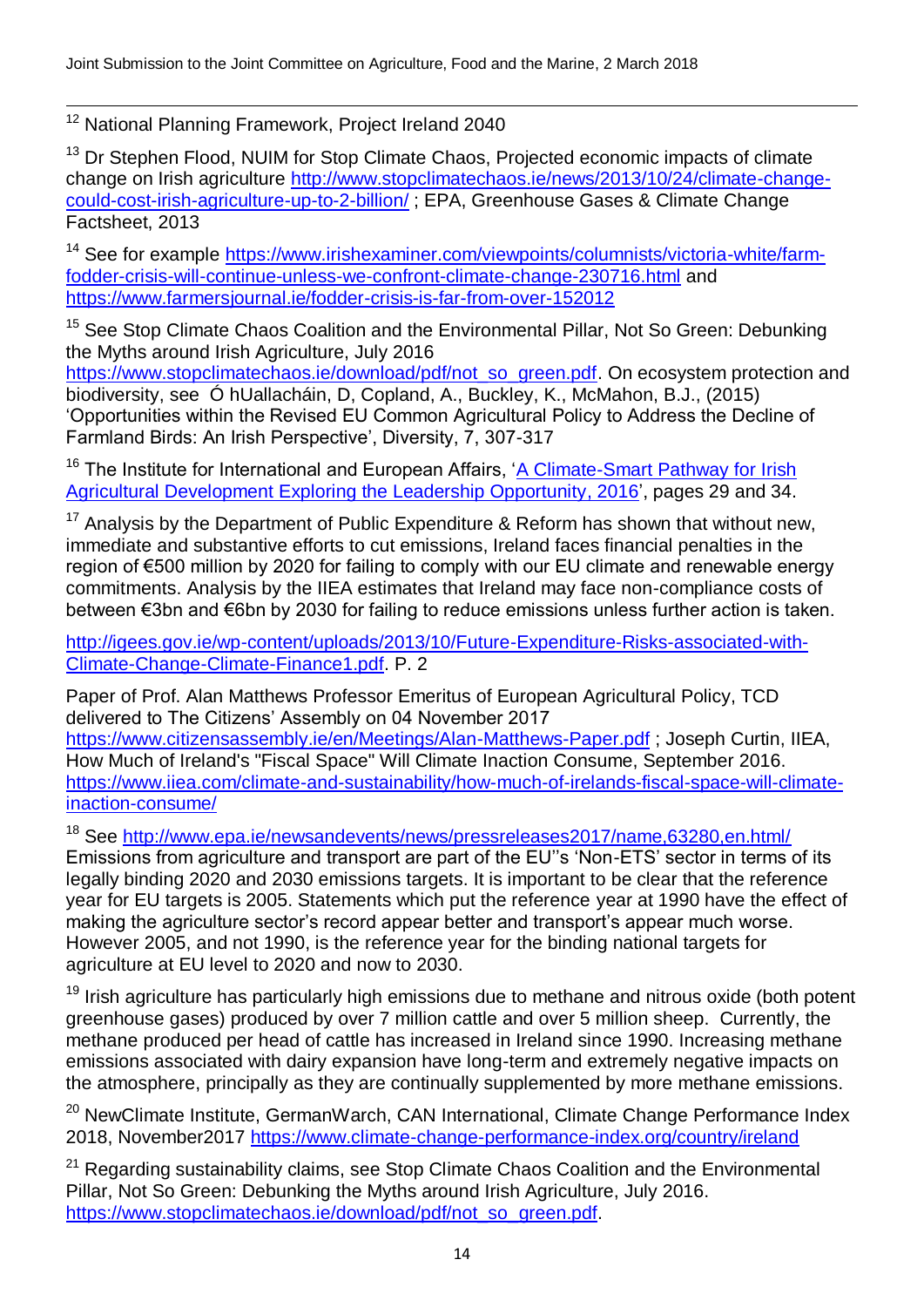$\overline{\phantom{a}}$ 

<sup>22</sup> In October 2017, three companies (Carbery Food Ingredients - Ballineen Co Cork, Arrabawn Co-Op - Nenagh Co Tipperary, and Dairy Gold - Mallow Co Cork), which had previously been designated as environmentally-friendly food producers by Bord Bia under the Origin Green scheme, were [found by the Environmental Protection Agency](http://www.epa.ie/enforcement/nationalprioritysites/) to be among the country's worst polluters. The EPA's findings raises major [questions](https://www.irishtimes.com/news/environment/environmental-group-calls-origin-green-a-sham-1.3244507) about the [merits](http://www.irishexaminer.com/breakingnews/business/three-environmentally-friendly-food-producers-appear-on-list-of-countrys-worst-polluters-808226.html) of the Origin Green scheme, including its purported climate and environmental sustainability credentials, as well as its marketing/media focus.

<sup>23</sup> IOFGA (2017) http://jofga.org/general/ireland-is-the-second-fastest-growing-organic-market[globally-fibl/](http://iofga.org/general/ireland-is-the-second-fastest-growing-organic-market-globally-fibl/)

<sup>24</sup>Agriland (2017) [http://www.agriland.ie/farming-news/demand-for-organic-produce-in-ireland-is](http://www.agriland.ie/farming-news/demand-for-organic-produce-in-ireland-is-outweighing-supply/)[outweighing-supply/](http://www.agriland.ie/farming-news/demand-for-organic-produce-in-ireland-is-outweighing-supply/)

<sup>25</sup> Parish, F. et al., (2008). Assessment on Peatlands, Biodiversity and Climate Change. 1st ed. Wageningen: Global Environment Centre & Wetlands International.

 $26$  Gore, A., (1983). Ecosystems of the World;  $4B$  - Mires: Swamp, Bog, Fen and Moor. 1st ed. Amsterdam: Elsevier Scientific Publishing Company.

 $27$  Ireland's extremely poor record of managing our bogs is it is estimated resulting in emissions from Irish peatlands and related activities (e.g. combustion, horticulture) of around 11.01 Mt CO2 yr-1 to the atmosphere which is comparable to our transport sector. Wilson, D., Müller, C. and Renou-Wilson, F., (2013), 'Carbon emissions and removals from Irish peatlands: present trends and future mitigation measures'. Irish Geography, 46(1-2), 1-23.

<sup>28</sup> DAFM Discussion document on mitigation potential in Irish AFOLU sector, 2015

 $29$  Stop Climate Chaos Coalition and the Environmental Pillar, Not So Green: Debunking the Myths around Irish Agriculture, July 2016

[https://www.stopclimatechaos.ie/download/pdf/not\\_so\\_green.pdf](https://www.stopclimatechaos.ie/download/pdf/not_so_green.pdf)

<sup>30</sup> Farrelly, N and G Gallagher. (2013) Classification of Lands Suitable for Afforestation in the Republic of Ireland. A report commissioned by the COFORD Council Land Availability Working Group (CCLAWG),. Athenry, Co. Galway: Teagasc.

 $31$  In addition 20% of species designated under the Habitats Directive in Ireland have forestry as a pressure or threat category of High, Medium and Low intensity. See NPWS (2014) Ireland's Summary Report for the period 2008 – 2012 under Article 12 of the Birds Directive. Dublin: National Parks & Wildlife Services. Department of Arts, Heritage and the Gaeltacht. According to the most recent report submitted by Ireland to the European Commission in relation to the Birds Directive, silviculture / forestry is identified as a pressure / threat which is having a 'high' impact on Annex I bird species nationally. See NPWS (2014) Ireland's Summary Report for the period 2008 – 2012 under Article 12 of the Birds Directive. Dublin: National Parks & Wildlife Services. Department of Arts, Heritage and the Gaeltacht. Afforestation and/or forestry management is identified as being a main pressure and threat for Hen Harrier (Circus cyaneus), Merlin (Falco columbarius), Golden Plover (Pluvialis apricaria), Bewicks Swan (Cygnus columbianus bewickii), Greenland White-fronted Goose (Anser albifrons flavirostris) and Dunlin (Calidris alpina schinzii). In relation to water quality commercial forestry in Ireland is the greatest pressure on river and lake water bodies that are at risk of not meeting their high ecological status objective. Department of Housing, Planning, Community and Local Government (2017) Draft River Basin Management Plan for Ireland (2018-2021), Dublin: Department of Environment, Heritage and Local Government. These are water bodies which Ireland has a legal obligation to prevent their deterioration. They also support a range of freshwater habitats and species with are protected under Irish and EU law.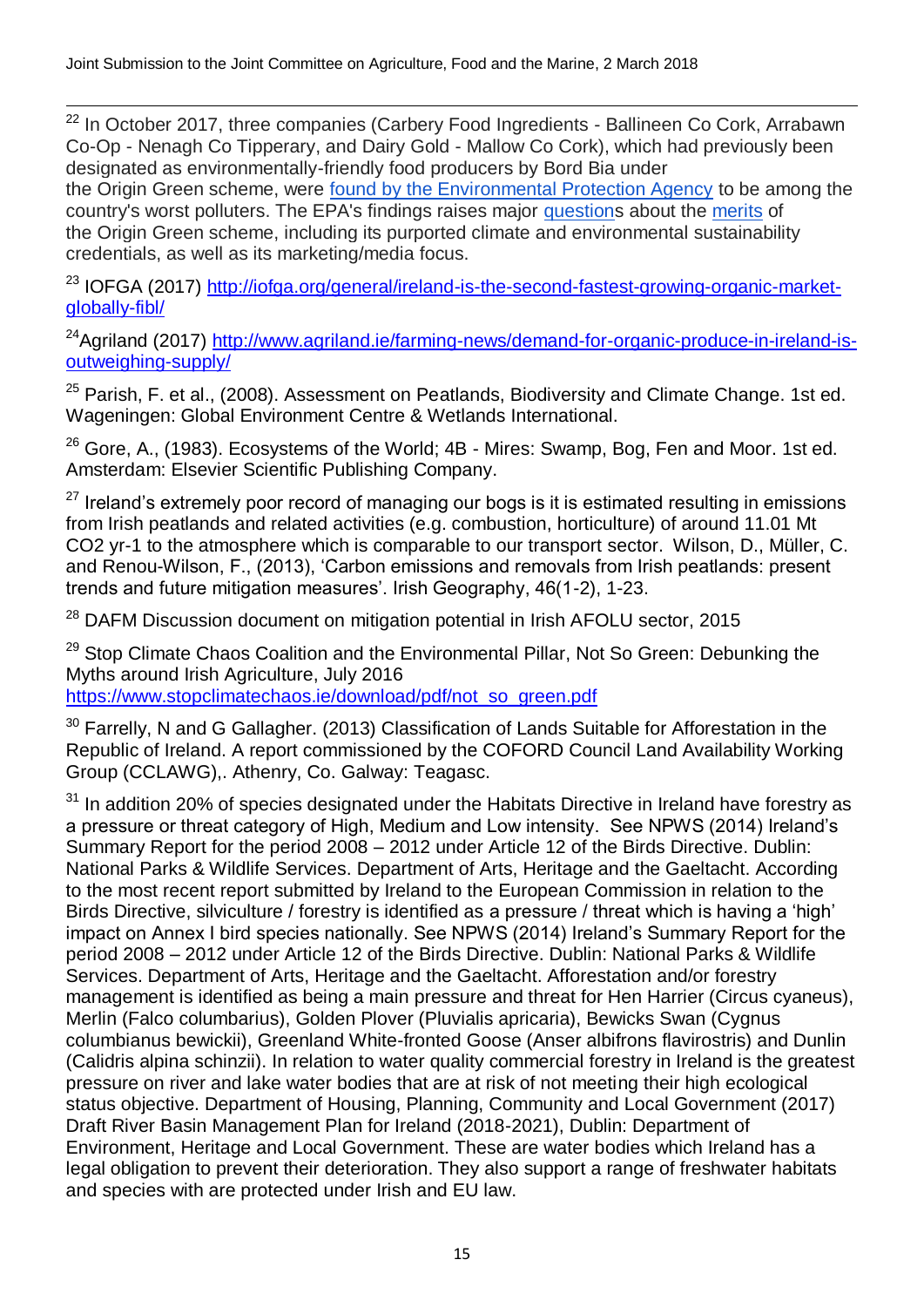$\overline{\phantom{a}}$  $32$  NPWS (2013) The Status of EU Protected Habitats and Species in Ireland, Dublin: National Parks & Wildlife Services. Department of Arts, Heritage and the Gaeltacht.

 $33$  NPWS (2014) Ireland's Summary Report for the period 2008 – 2012 under Article 12 of the Birds Directive. Dublin: National Parks & Wildlife Services. Department of Arts, Heritage and the Gaeltacht.

<sup>34</sup> Policy outline on Forestry for INHFA, January 2018

<sup>35</sup> See<https://www.citizensassembly.ie/en/Meetings/Joseph-Curtin-Paper.pdf>

<sup>36</sup> See Page 19. [https://www.iiea.com/publication/power-transfer-2030-considering-pace](https://www.iiea.com/publication/power-transfer-2030-considering-pace-democracy-diversity-irelands-electricity-system-decarbonisation/)[democracy-diversity-irelands-electricity-system-decarbonisation/](https://www.iiea.com/publication/power-transfer-2030-considering-pace-democracy-diversity-irelands-electricity-system-decarbonisation/)

<sup>37</sup> The presenters were Gary Lanigan (Teagasc), Iseult Ward (Food Cloud), Professor Alan Matthews on approaches to carbon neutrality, Andrew McHugh on the Smart Farming initiative and Tony Garahy on organic farming. See

[https://www.citizensassembly.ie/en/Meetings/Second-Meeting-on-How-the-State-Can-Make-](https://www.citizensassembly.ie/en/Meetings/Second-Meeting-on-How-the-State-Can-Make-Ireland-a-Leader-in-Tackling-Climate-Change.html)[Ireland-a-Leader-in-Tackling-Climate-Change.html.](https://www.citizensassembly.ie/en/Meetings/Second-Meeting-on-How-the-State-Can-Make-Ireland-a-Leader-in-Tackling-Climate-Change.html)

 $38$  See for example, Ashoton (2016) Ireland's Agricultural Sector's Role in Food Security in the Wake of Climate Change

[http://www.antaisce.org/sites/antaisce.org/files/irelands\\_agricultural\\_sectors\\_role\\_in\\_food\\_secu](http://www.antaisce.org/sites/antaisce.org/files/irelands_agricultural_sectors_role_in_food_security_in_the_wake_of_climate_change__0.pdf) [rity\\_in\\_the\\_wake\\_of\\_climate\\_change\\_\\_0.pdf](http://www.antaisce.org/sites/antaisce.org/files/irelands_agricultural_sectors_role_in_food_security_in_the_wake_of_climate_change__0.pdf)

<sup>39</sup> The Institute for International and European Affairs, 'A Climate-Smart Pathway for Irish [Agricultural Development Exploring the Leadership Opportunity,](https://www.iiea.com/ftp/Publications/IIEA_CSA%20Leadership%20Forum%20Final%20Report_Digital%20Version.pdf) 2016', p. 59

<sup>40</sup> See FAO's 'State of Food and Agriculture' 2016 and [http://www.unep.org/pdf/smallholderreport\\_WEB.pdf,](http://www.unep.org/pdf/smallholderreport_WEB.pdf) p. 10

See<https://www.worldhunger.org/2015-world-hunger-and-poverty-facts-and-statistics/>

 $42$  As noted by the UN Special Rapporteur on the Right to Food:  $\ldots$  it is proven that more food production does not necessarily result in fewer people suffering from hunger and malnutrition. The world has long produced enough food, not only sufficient to meet the caloric requirements of the existing global population of over seven billion but also to meet the needs of the population expected to reach nine billion in 2050. Hunger and malnutrition are a function of economic and social inaccessibility, not production.' UN Special Rapporteur on the Right to Food, Hilal Elver, in her Statement at the 70th session of the General Assembly (23 October 2015, New York)

[http://www.ohchr.org/EN/NewsEvents/Pages/DisplayNews.aspx?NewsID=16683&LangID=E](http://www.ohchr.org/EN/NewsEvents/Pages/DisplayNews.aspx?NewsID=16683&LangID=E%20) See also [http://www2.ohchr.org/english/issues/food/docs/A-HRC-16-49.pdf;](http://www2.ohchr.org/english/issues/food/docs/A-HRC-16-49.pdf)

http://www.ohchr.org/EN/HRBodies/HRC/RegularSessions/Session25/Documents/A\_HRC\_25 57\_ENG.DOC;

<http://www.truth-out.org/opinion/item/27322-the-right-to-food-an-interview-with-hilal-elver> <http://www.abc.net.au/news/2012-06-19/de-schutter-hunger-is-political/4077824>

Alexandratos and Brunisma 2012 World Food Programme 2011 UN 2011 Tomlinson 2011

<sup>43</sup> Stop Climate Chaos Coalition and the Environmental Pillar, Not So Green: Debunking the Myths around Irish Agriculture, July 2016

[https://www.stopclimatechaos.ie/download/pdf/not\\_so\\_green.pdf](https://www.stopclimatechaos.ie/download/pdf/not_so_green.pdf)

<sup>44</sup> See <http://www.ohchr.org/EN/NewsEvents/Pages/DisplayNews.aspx?NewsID=15172>

<sup>45</sup> The Institute for International and European Affairs, 'A Climate-Smart Pathway for Irish [Agricultural Development Exploring the Leadership Opportunity,](https://www.iiea.com/ftp/Publications/IIEA_CSA%20Leadership%20Forum%20Final%20Report_Digital%20Version.pdf) 2016', pages 22, 65 and 37/38

<sup>46</sup> Climate Change Advisory Council Annual Review 2017, November 2017